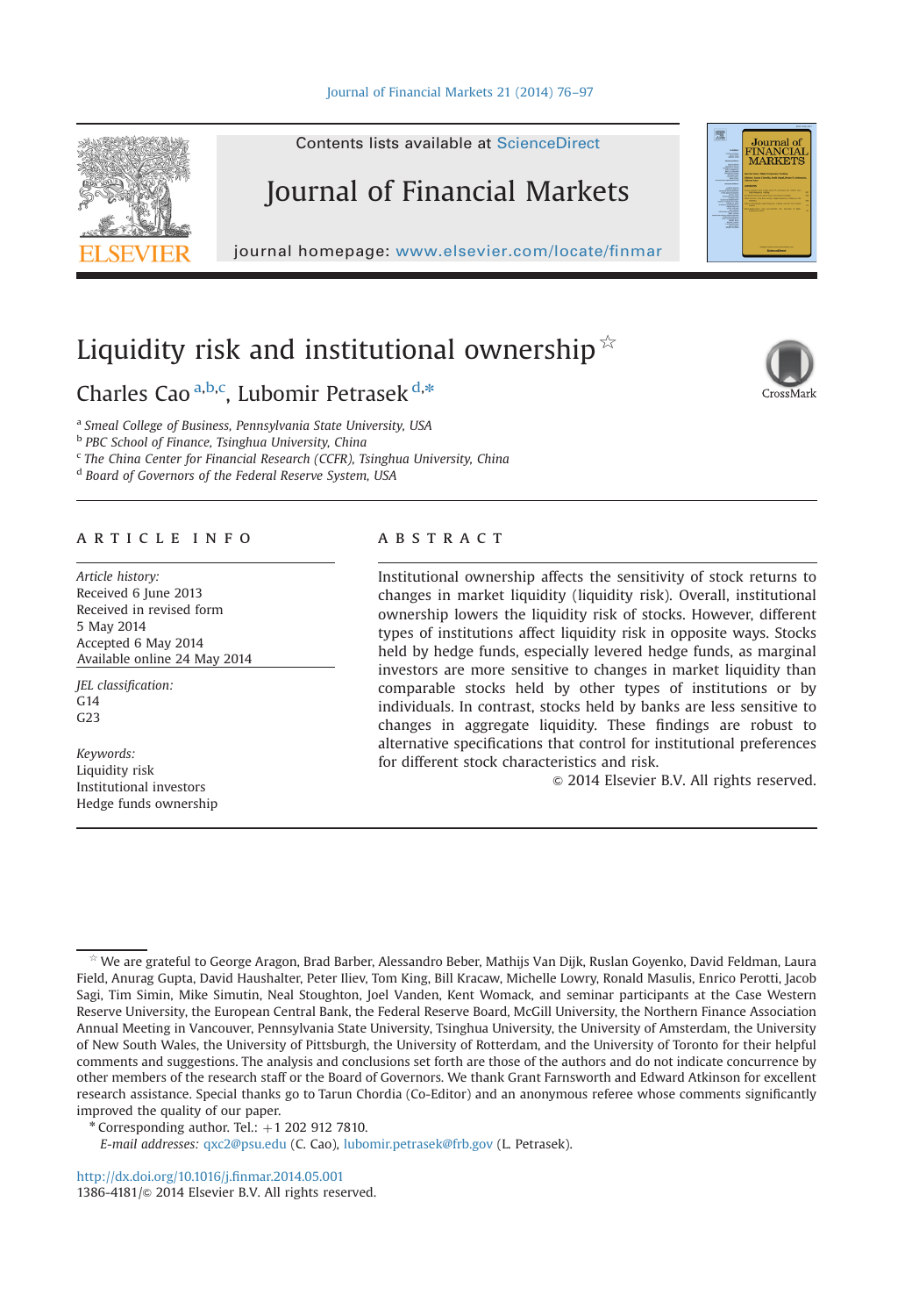## 1. Introduction

Although institutional ownership has long been regarded as a stabilizing factor in financial markets, questions have been raised about the impact of institutional investors on stock market stability during liquidity crises. Among institutional managers, hedge funds, in particular, have come under increased public scrutiny in the aftermath of the recent financial crisis because of their use of leverage and reliance on short-term funding. Policy makers, practitioners, and academic researchers have expressed concerns that hedge fund ownership may increase the exposure of stocks to fluctuations in market liquidity (liquidity risk).

Researchers have proposed potential channels through which institutional ownership can affect the liquidity risk of stocks. [Baker and Stein \(2004\)](#page-21-0) argue that institutional ownership decreases the sensitivity of stock returns to fluctuations in market liquidity because institutional trades are less likely to be motivated by sentiment than individual trades. In their model, high liquidity is a symptom of the fact that the market is dominated by irrational investors, who underreact to information contained in order flow, thereby boosting liquidity. To the degree that investor sentiment affects the trading of individual investors more than the trading of institutional investors (e.g., [Lee, Shleifer, and Thaler, 1991](#page-21-0)), [Baker and Stein](#page-21-0) [\(2004\)](#page-21-0) predict that institutional ownership should reduce the liquidity risk of stocks.

Others argue that different types of institutional investors affect liquidity risk in opposite ways. For example, [Brunnermeier and Pedersen \(2009\)](#page-21-0) propose a model that relates liquidity risk to ownership by levered speculators such as hedge funds. The hedge fund sector makes extensive use of leverage, which is typically obtained through short-term funding (e.g., [Lo, 2008; Ang, Gorovyy, and Inwegen,](#page-21-0) [2011](#page-21-0)). In the model of [Brunnermeier and Pedersen \(2009\),](#page-21-0) low market liquidity increases margins and decreases the amount of leverage available to speculators. Faced with higher margin requirements and increased funding costs, speculators are forced to sell their assets, leading to declines in the prices of assets held by speculators. An important implication of their model is that assets held by levered speculators such as hedge funds are likely to be sold off when market liquidity dries up and should therefore have high liquidity risk. An alternative view is that restrictions on fund withdrawal allow hedge funds to have long-term investment horizons and act as suppliers of capital during liquidity crises. According to this view, hedge fund ownership should have no adverse effect on liquidity risk and may even reduce the liquidity risk of stocks.

Ownership by other types of investors, such as mutual funds or commercial banks, could also affect liquidity risk. Although mutual funds do not typically use leverage, their trading behavior could amplify liquidity risk. In particular, [Grinblatt, Titman, and Wermers \(1995\),](#page-21-0) [Nofsinger and Sias \(1999\)](#page-21-0), [Wermers \(1999\)](#page-21-0), and [Sias \(2004\)](#page-21-0) show that mutual funds tend to herd, that is, buy into or out of the same stocks at the same time. [Chordia, Roll, and Subrahmanyam \(2000\)](#page-21-0) and [Koch, Ruenzi, and Starks](#page-21-0) [\(2012\)](#page-21-0) hypothesize that correlated trading and herding among mutual funds can lead to commonality in the performance of assets held by mutual funds. An implication of this argument is that stocks in mutual fund portfolios should have high liquidity risk. [Gatev and Strahan \(2006\)](#page-21-0) argue that, in contrast to other institutions, banks have a unique ability to trade against market-wide liquidity shocks because they experience funding flows and costs that covary negatively with market liquidity. This gives banks the unique ability to hedge against market-wide liquidity shocks. Therefore, ownership by banks could decrease the liquidity risk of stocks.

To test these hypotheses, we examine the effects of institutional ownership on liquidity risk in the cross-section of stocks. Specifically, we investigate whether stocks with higher institutional ownership exhibit greater or lower liquidity risk than comparable stocks held by individual investors. Furthermore, we distinguish between the holdings by different types of institutional investors, such as hedge funds, mutual funds, and banks.

In particular, we use a unique, hand-collected data set of hedge fund holdings to examine whether stocks held by hedge funds as marginal investors have returns that covary more strongly with changes in aggregate liquidity than otherwise identical stocks held by other types of institutional investors, and whether the effect of hedge fund ownership on liquidity risk is related to hedge funds' use of leverage. Such evidence would support the hypothesis that ownership by levered traders of the type discussed by [Brunnermeier and Pedersen \(2009\)](#page-21-0) affects liquidity risk more than ownership by other types of institutional investors, such as mutual funds, commercial banks, and insurance companies.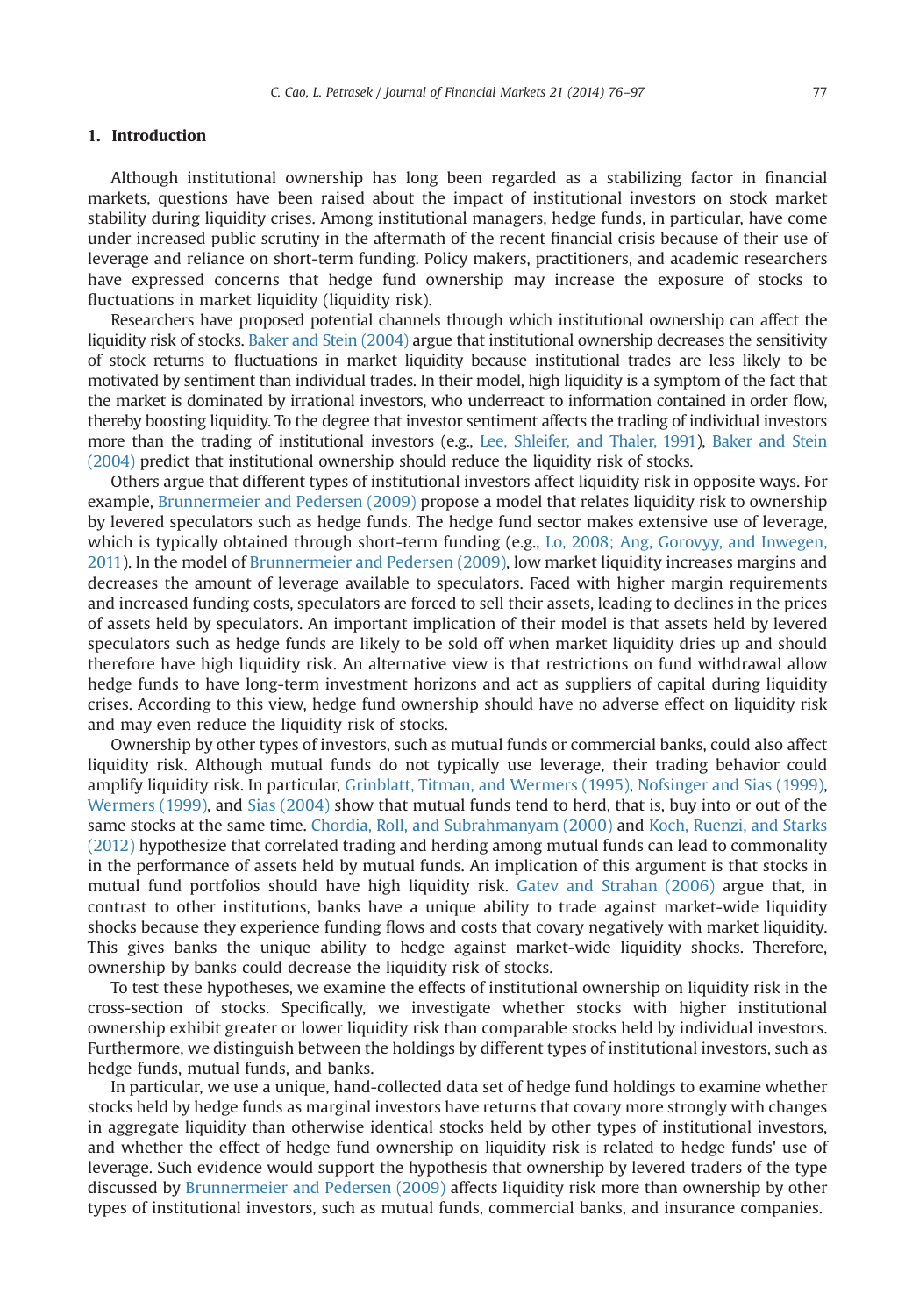The empirical results support the hypothesis that institutional ownership has a significant effect on the liquidity risk of stocks and the hypothesis that ownership by different types of institutional investors has a differential effect on the liquidity risk of stocks. Overall, higher institutional ownership at the end of quarter q lowers the liquidity risk of stocks in quarter  $q+1$  and the effect persists even after controlling for stock characteristics and liquidity risk in quarter q. However, different types of institutional investors affect liquidity risk in opposite ways. In particular, hedge fund holdings are positively and significantly related to liquidity risk of stocks in the cross-section. In other words, daily returns on stocks in which hedge funds are marginal investors are more sensitive to fluctuations in aggregate liquidity than returns on otherwise identical stocks held by individuals or other institutional investors. Positive changes in hedge fund ownership are also followed by significant increases in liquidity risk. Moreover, using data on hedge fund leverage, we find that the effect of hedge fund ownership on liquidity risk is related to hedge funds' use of leverage. The holdings of hedge fund companies that use leverage are more strongly associated with liquidity risk than the holdings of hedge fund companies that do not use leverage and the holdings of other financial institutions.

Mutual fund holdings are less strongly associated with liquidity risk than hedge fund holdings. As opposed to hedge funds, mutual funds typically do not use leverage or rely on short-term funding. Thus, the stronger effect of hedge fund ownership on liquidity risk compared to mutual fund ownership supports the view that liquidity risk is related to hedge funds' use of leverage. Finally, in striking contrast to mutual funds or hedge funds, the relation between the liquidity risk of stocks and bank ownership is negative and significant, which indicates that stocks held by banks as marginal investors are less exposed to liquidity shocks than identical stocks held by individuals or other institutions.

The results about the relation between liquidity risk and hedge fund and bank ownership are robust to alternative specifications that control for the tendency of hedge funds to choose riskier investments than banks or mutual funds. We find that the relation between hedge fund and bank ownership and liquidity risk is not explained by the preferences of institutional investors for stocks with different characteristics, but rather appears to be explained by the different trading patterns among various types of institutional investors.

Our paper contributes to the literature that examines the effects of institutional investors on financial markets. [Dennis and Strickland \(2002\)](#page-21-0) show that abnormal stock returns during periods of high market volatility are related to the percentage of institutional ownership. [Cao and Petrasek](#page-21-0) [\(2013\)](#page-21-0) find that institutional ownership can be used to predict abnormal stock returns during liquidity crises, and [Beber, Brandt, Cosemans, and Verardo \(2012\)](#page-21-0) find that institutional ownership affects stock liquidity. Others, including [Boyson, Stahel, and Stulz \(2010\)](#page-21-0), [Teo \(2011\)](#page-21-0), [Aragon and Strahan \(2012\)](#page-21-0), and [Cao, Chen, Liang, and Lo \(2013\),](#page-21-0) study hedge fund returns and trading during periods of market stress. We contribute to this literature by examining the relation between liquidity risk and ownership by different types of institutional investors, such as mutual funds, hedge funds, and banks. Finally, we contribute to research on systematic liquidity risk by linking liquidity risk to institutional ownership, and in particular, ownership by levered hedge funds.

The paper is organized as follows. In Section 2, we develop testable hypotheses about the impact of institutional ownership on the liquidity risk of stocks. In [Section 3](#page-3-0), we describe the data. In [Section 4](#page-8-0), we present the empirical results and in [Section 5](#page-18-0) the robustness tests. We provide concluding remarks in [Section 6.](#page-20-0)

## 2. Testable hypotheses

We test several hypotheses about the effects of institutional ownership on the liquidity risk of stocks. In the first hypothesis (H1), we posit that institutional ownership affects the liquidity risk of stocks in the cross-section differently than individual ownership because institutional investors exhibit different trading patterns than individual investors. [Baker and Stein \(2004\),](#page-21-0) for example, suggest that stocks that are held by institutional investors are not susceptible to investor sentiment as much as stocks that are held by individuals, and should therefore have lower liquidity risk. We test the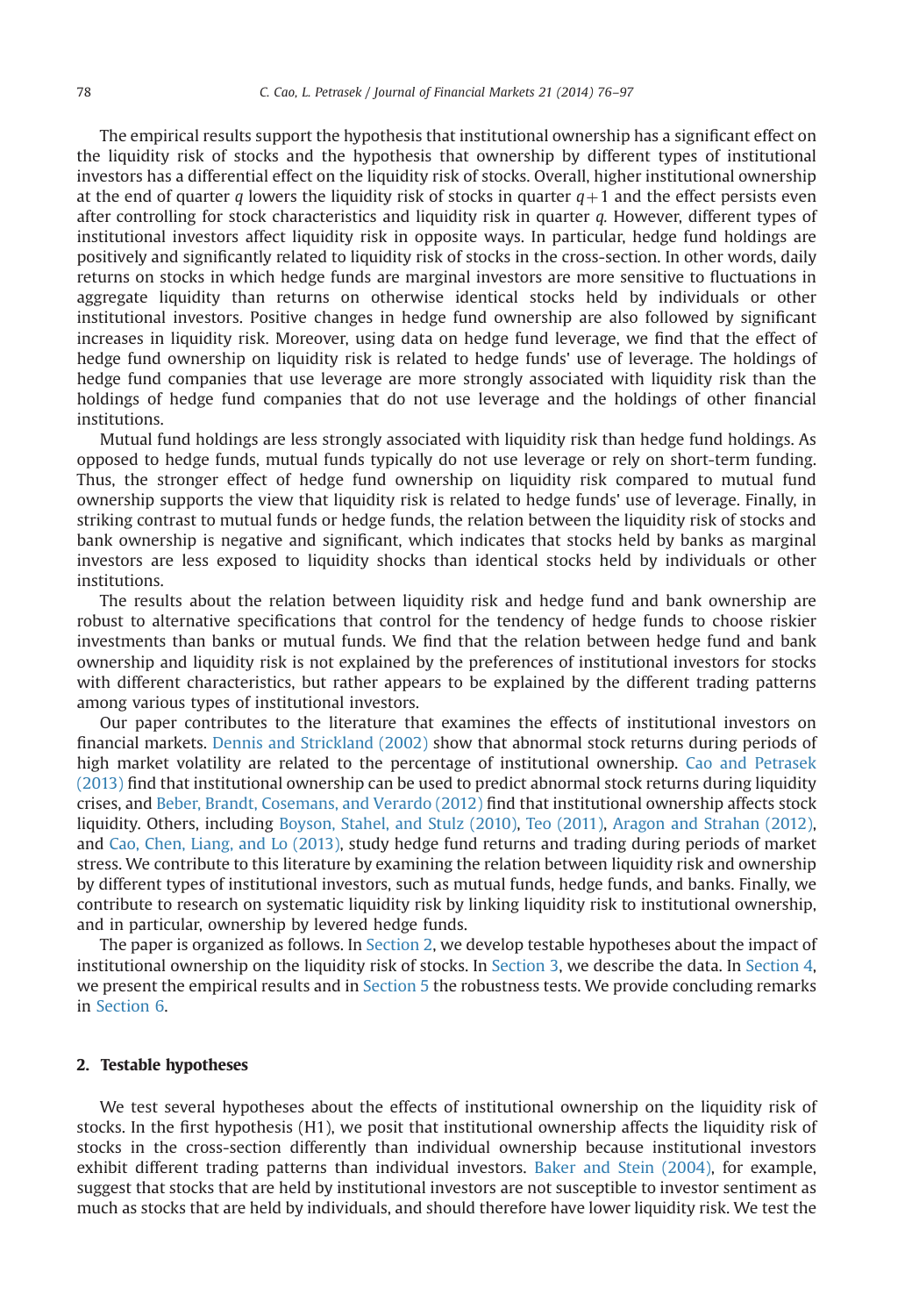<span id="page-3-0"></span>hypothesis by examining whether the aggregate institutional ownership in quarter  $q-1$  explains liquidity risk in quarter  $q$  in the cross-section. Hypothesis H1 is supported if the aggregate institutional ownership has a different effect on liquidity risk than individual ownership, after taking into account stock characteristics and risk measures that could be associated with institutional preferences. The null hypothesis is that institutional ownership has no differential effect on liquidity risk from individual ownership.

There are several trading patterns discussed in the literature on institutional investors that could affect liquidity risk, each associated with a different type of institutional investor. Many hedge funds utilize leverage, which allows them to invest amounts larger than their capital base. Leverage is mainly provided by prime brokers of hedge funds through short-term funding (e.g., Lo, 1998; [Ang,](#page-21-0) [Gorovyy, and Inwegen, 2011](#page-21-0)). The use of leverage exposes hedge funds to the risk of a sudden withdrawal of funding by brokers, which can force hedge funds to close out their positions rapidly, even at unfavorable prices during market downturns and liquidity crisis. [Brunnermeier and Pedersen](#page-21-0) [\(2009\)](#page-21-0) predict that adverse shocks to market liquidity force hedge funds to sell and contribute to the poor performance of stocks in which hedge funds are marginal investors. Hence, in the second hypothesis (H2) we posit that greater hedge fund ownership leads to higher liquidity risk of stocks in the cross-section than individual ownership. The hypothesis is supported if stocks held by hedge funds as marginal investors have a larger liquidity risk than stocks held by individuals, in particular if the hedge funds use leverage.

Mutual fund ownership could also increase liquidity risk if mutual funds tend to herd out of stocks at the same time, especially during liquidity crises. In our third hypothesis (H3) we posit that greater mutual fund ownership leads to higher stock liquidity risk. The hypothesis is supported if stocks held by mutual funds as marginal investors are subject to greater liquidity risk than stocks held by individuals, given the same stock characteristics.

Commercial banks have funding flows that covary negatively with market liquidity because they are viewed as a safe haven by investors during periods of market stress. Stocks held by commercial banks are therefore less likely to be subject to liquidity-motivated sales during crises than stocks held by individuals. Therefore, in the fourth hypothesis (H4) we posit that greater ownership by commercial banks leads to lower stock liquidity risk than individual ownership.

In addition to measuring the effects of institutional ownership against the benchmark of individual ownership, we compare the marginal effects of different types of institutional investors on liquidity risk. We focus on the role of leverage, which plays a pivotal role in [Brunnermeier and Pedersen's](#page-21-0) [\(2009\)](#page-21-0) model of liquidity risk. Hedge funds typically make more use of leverage than other types of institutional investors, and they typically obtain leverage through short-term funding from prime brokers. Therefore, in the fifth hypothesis (H5) we posit that ownership by hedge funds increases liquidity risk more than ownership by other types of institutional investors, such as mutual funds or banks.

## 3. Data

## 3.1. Hedge fund holdings

We use a unique, hand-collected hedge fund ownership dataset from 1989 to 2012. Our data collection process starts with institutional holdings from 13F reports available through Thomson Financial, which identifies five groups of institutional investors (i.e., banks, insurance companies, investment management companies, investment advisers, and others). Unfortunately, the classification by Thomson Financial does not separate hedge funds from investment advisers or others. We therefore conduct a labor-intensive process to distinguish ownership by hedge funds from investment advisers and other types of institutional investors.

Hedge funds are often structured as private investment vehicles, allowing them to be exempt from registration with the U.S. Securities and Exchange Commission (SEC) as an investment company. However, hedge fund management companies must—like other institutional investors—report their holdings to the SEC as long as they have more than \$100 million of assets under discretionary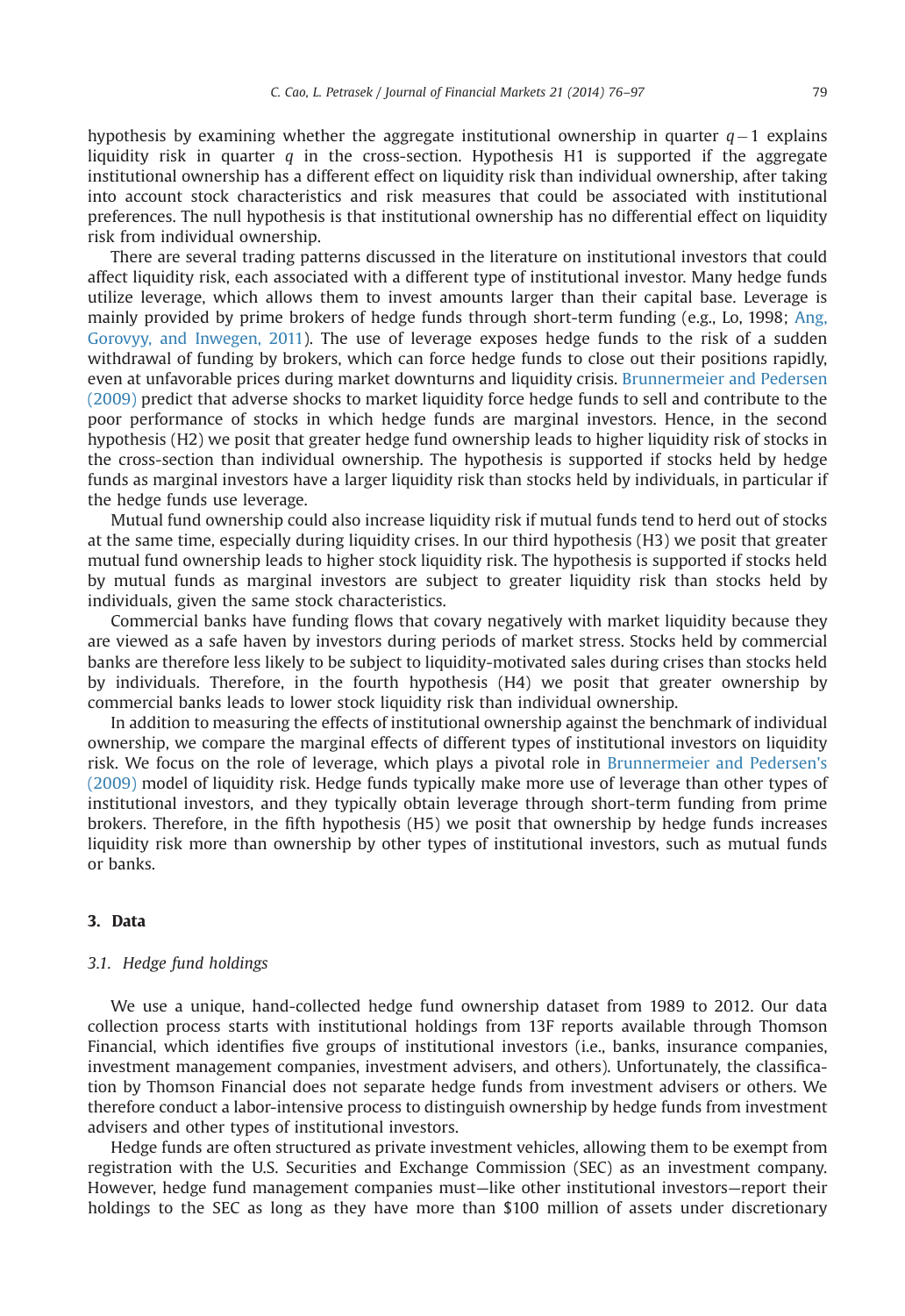management. All long positions in common stocks greater than 10,000 shares or \$200,000 in market value are subject to reporting. Holdings are reported quarterly, as of the end of each calendar quarter, unless investors request confidential treatment for certain holdings ([Agarwal, Jiang, Tang, and Yang,](#page-21-0) [2013\)](#page-21-0). Although the filings do not contain certain confidential holdings and cover only long positions, they provide the best available proxy for institutional stock holdings.

To identify hedge fund management companies among other institutional money managers, we obtain lists of hedge fund managers from multiple hedge fund databases, including TASS, HFR, CISDM, Morningstar, BarclayHedge, and Bloomberg, and match hedge fund managers with companies reporting their holdings on Form 13F. We look up any unmatched advisers and money managers who report holdings in 13F but are not in our hedge fund databases to find out whether they are hedge fund managers. Overall, 1,933 hedge fund management firms can be matched with institutional holdings from Thomson Financial during the 1989–2012 sample period. However, many matched firms also manage mutual funds, pension funds, and other non-hedge fund investments. We eliminate from the hedge fund sample firms that are primarily non-hedge fund managers by cross-checking the registration documents for all registered companies (form ADV). Institutions are classified as hedge fund managers only if they meet both of the following conditions: More than 50% of their clients are hedge funds or high net worth individuals and they charge performance-based fees. Many large management firms, such as Blackrock Advisers, LLC and First Quadrant, LP, are reclassified as independent investment advisers because they fail to satisfy these criteria. The final hedge fund management company sample consists of 1,517 management firms (with more than 4,000 hedge funds) whose holdings represent hedge fund ownership.

Altogether, we distinguish between six types of institutional investors: (1) banks, (2) insurance companies, (3) investment companies (or mutual funds), (4) investment advisers, (5) hedge funds, and (6) others. The last category, others, includes university and private endowments, philanthropic foundations, and corporate pension funds. The classifications are based on the type codes available on Spectrum before  $1998<sup>1</sup>$  extended to cover later years and refined to distinguish between hedge funds, mutual funds, investment advisers, and other types of institutions.

## 3.2. Summary of institutional ownership

Institutional stock holdings data are obtained for each quarter from December 1989 through September 2012 for common stocks listed on the New York Stock Exchange (NYSE), American Stock Exchange (AMEX), or NASDAQ. Institutional ownership is measured as the fraction of shares held by each type of institution. The ownership fractions are calculated by summing the shares held by each type of institutions and dividing by the total number of shares outstanding on the report date.

[Table 1](#page-5-0) summarizes the institutional ownership of common stocks and shows 6,193 institutions holding sample stocks. As Panel A reports, most of the institutions are investment advisers (2,868) and hedge funds (1,517) and the number of hedge funds increases rapidly toward the end of the sample period. Panel B shows that the average fraction of shares held by institutions is 57.5%, with mutual funds (29.0%) and banks (9.6%) being the most important institutional investors. Hedge funds hold on average 5.4% of the outstanding shares, but their ownership fraction increases from 1.2% to 8.9% between 1989 and 2012. The increasing importance of hedge funds is also apparent in [Fig. 1](#page-6-0), which depicts the average fraction of shares held by different types of institutions quarter by quarter. As [Fig. 1](#page-6-0) shows, hedge fund holdings have increased dramatically in the last 20 years. In aggregate, hedge funds hold 10.5% of the sample firms' stocks in the first quarter of 2008, before their ownership decreases to 7.6% in the last quarter of 2008 as a result of the financial crisis. Bank holdings and mutual fund holdings have been relatively stable over time, especially during the past 10 years.

 $<sup>1</sup>$  The type code variable from Spectrum has had classification errors in recent years and most institutions are improperly</sup> classified in the others group in 1998 and beyond. Thus, we do not use classification code from Spectrum beyond 1998.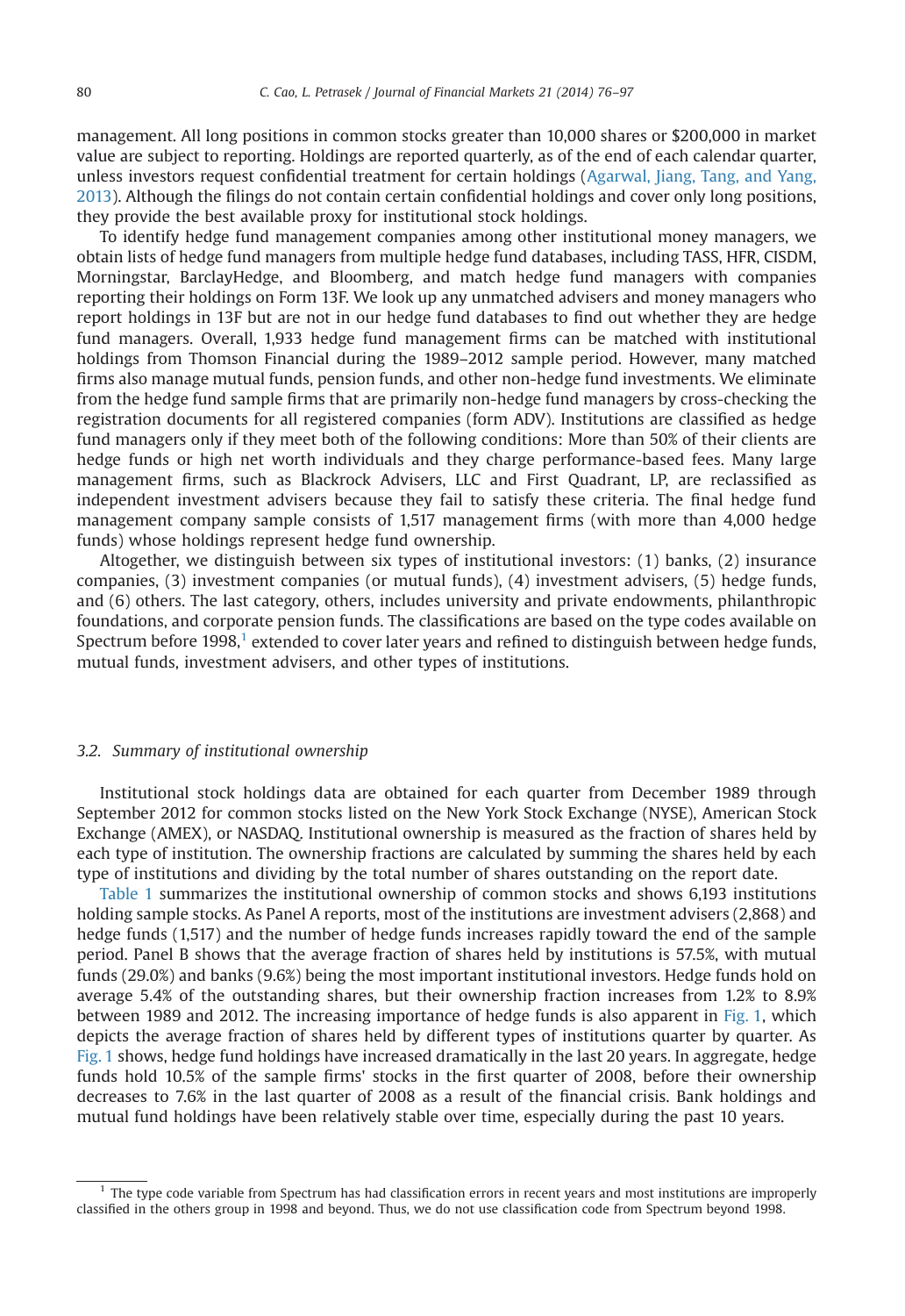| Year      | Total | Banks | Insurance companies                                   | Mutual funds | Investment advisers | Hedge funds | Others |
|-----------|-------|-------|-------------------------------------------------------|--------------|---------------------|-------------|--------|
|           |       |       | Panel A: Number of institutions holding common stocks |              |                     |             |        |
| 1989-1994 | 1.621 | 326   | 103                                                   | 419          | 546                 | 123         | 104    |
| 1995-1999 | 2.304 | 302   | 109                                                   | 503          | 942                 | 300         | 148    |
| 2000-2004 | 2.970 | 249   | 93                                                    | 435          | 1.240               | 642         | 311    |
| 2005-2009 | 3.744 | 235   | 88                                                    | 364          | 1.705               | 1.062       | 290    |
| 2010-2012 | 3.781 | 225   | 76                                                    | 319          | 1.826               | 1.050       | 285    |
| 1989-2012 | 6.193 | 550   | 166                                                   | 597          | 2.868               | 1.517       | 495    |
|           |       |       | Panel B: Fraction of stocks held by institutions      |              |                     |             |        |
| 1989-1994 | 0.526 | 0.110 | 0.045                                                 | 0.257        | 0.055               | 0.012       | 0.049  |
| 1995-1999 | 0.493 | 0.085 | 0.041                                                 | 0.275        | 0.042               | 0.022       | 0.030  |
| 2000-2004 | 0.534 | 0.092 | 0.033                                                 | 0.286        | 0.052               | 0.038       | 0.035  |
| 2005-2009 | 0.636 | 0.112 | 0.030                                                 | 0.299        | 0.075               | 0.087       | 0.044  |
| 2010-2012 | 0.644 | 0.081 | 0.024                                                 | 0.319        | 0.087               | 0.089       | 0.043  |
| 1989-2012 | 0.575 | 0.096 | 0.033                                                 | 0.290        | 0.062               | 0.054       | 0.039  |

<span id="page-5-0"></span>Table 1 Summary statistics of institutional ownership.

This table provides summary statistics for institutional ownership of sample stocks over the 92 quarters from 1989:Q4 through 2012:Q3. The sample stocks are listed on the NYSE, AMEX, or NASDAQ. Panel A shows the total number of institutions holding common stocks and Panel B shows the average fraction of outstanding shares they hold. The holdings are broken down by type of institutional investor and sub-period. The six types of institutional investors are (1) banks, (2) insurance companies, (3) mutual funds, (4) investment advisers, (5) hedge funds, and (6) others. The final category, others, includes endowments, foundations, and private pension funds.

## 3.3. Sample characteristics and control variables

We use a sample comprised of common stocks listed on the NYSE, AMEX, or NASDAQ over the period January 1990 through December 2012. The data are from the Center for Research in Security Prices (CRSP), Compustat, Institute for the Study of Security Markets (ISSM) and Trade and Quote (TAQ) databases. Several filters are imposed to obtain the final sample. First, only stocks with more than 50 trading days in both the current and previous quarters are included. This requirement ensures that a reliable estimate of liquidity beta and control variables can be obtained in two consecutive quarters. Second, stocks with a share price less than \$3 at the end of the previous month are excluded. Third, companies incorporated outside the United States, closed-end funds, real estate investment trusts, and financial firms are excluded. The final sample consists of 236,493 firm-quarter observations over 92 quarters, with an average of 2,571 stocks per quarter.

The dependent variables are three alternative measures of liquidity risk: the liquidity beta that relies on the effective bid–ask spread as a liquidity measure, the quoted bid–ask spread as a liquidity measure, or the Amihud illiquidity measure. Following [Acharya and Pedersen \(2005\),](#page-21-0) we measure stock (portfolio) liquidity risk as the sensitivity of its returns to innovations in aggregate market liquidity. Also known as the liquidity beta, this measure of systematic risk captures the notion that some stocks are more sensitive to market liquidity shocks than other stocks. In each quarter, the liquidity beta is estimated from a regression of daily stock returns on market returns and innovations in market liquidity:

$$
R_{i,t} = \beta_i^0 + \beta_i^M R_{M,t} + \beta_i^L \Delta L_t + \varepsilon_{i,t},
$$
\n(1)

where  $R_{i,t}$  denotes the return on the ith stock (portfolio) on day t,  $R_{M,t}$  is the return on the CRSP valueweighted portfolio on day t,  $\Delta L_t$  is the innovation in market liquidity on day t,  $\beta_i^M$  is the market beta for stock *i*, and  $\beta_i^L$  is the liquidity beta for stock *i*.

The innovations in market liquidity ( $\Delta L_t$ ) are obtained by aggregating the daily changes in firmlevel liquidity across common stocks traded on the NYSE, AMEX, or NASDAQ. The main liquidity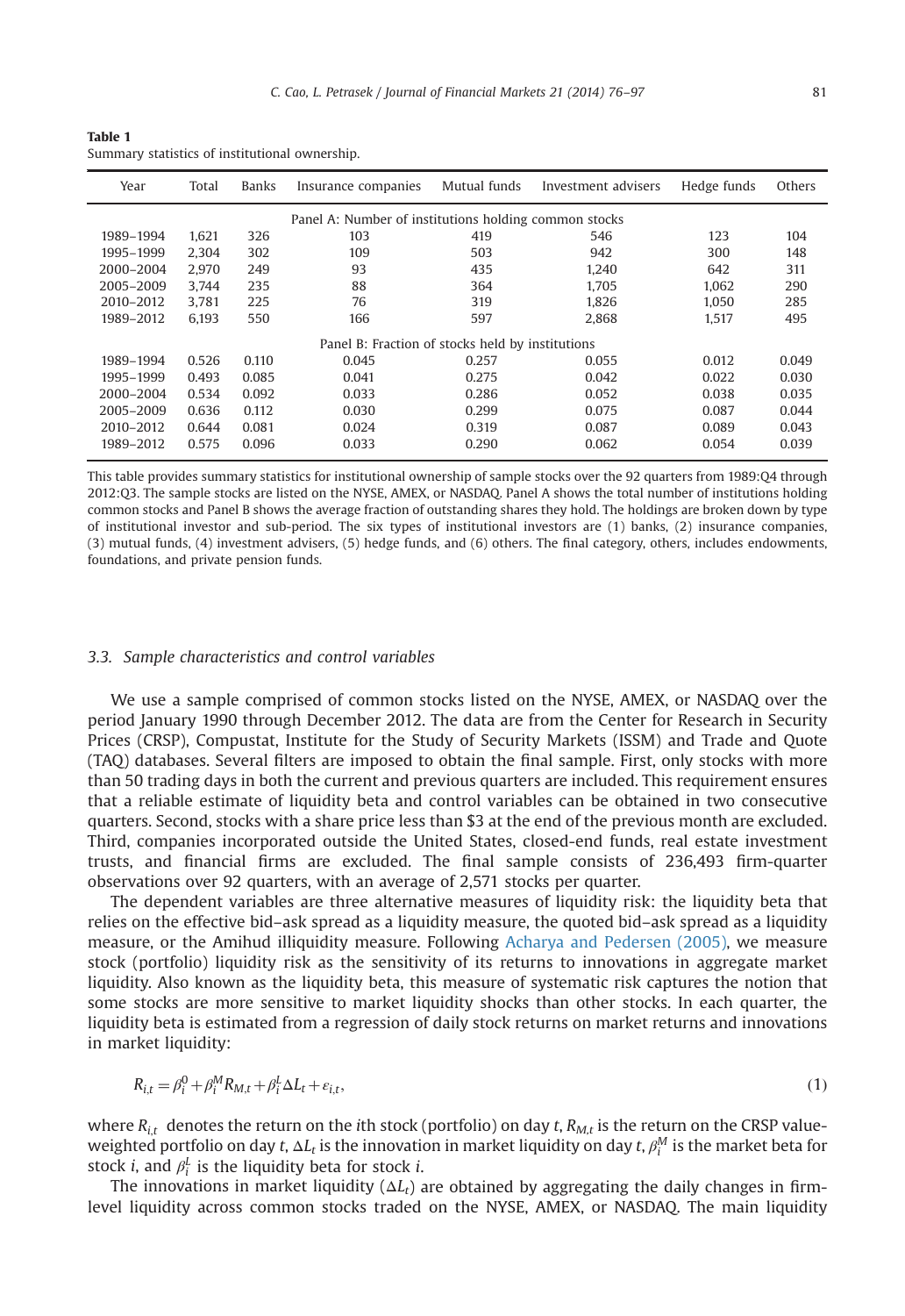<span id="page-6-0"></span>

Fig. 1. Fraction of outstanding shares held by different types of institutional investors. The figure shows the average percentage of shares held by six types of institutional investors for the sample stocks over the 92 quarters from 1989:Q4 through 2012:Q3. Sample stocks are listed on the NYSE, AMEX, or NASDAQ. The institutional investor types are (1) banks, (2) insurance companies, (3) mutual funds, (4) investment advisers, (5) hedge funds, and (6) others. The final category, others, includes endowments, foundations, and private pension funds.

measure is the proportional effective bid–ask spread. In addition, we use the quoted bid–ask spread and the [Amihud \(2002\)](#page-21-0) measure as alternative liquidity measures.<sup>2</sup>

We control for a number of firm characteristics that may be correlated with liquidity risk. Among the characteristics, liquidity has been suggested as a determinant of stocks' sensitivity to systematic liquidity shocks (i.e., their liquidity risk). For example, [Acharya and Pedersen \(2005\)](#page-21-0) find that liquidity

 $2$  For an excellent review of alternative liquidity measures, see [Goyenko, Holden, and Trzcinka \(2009\)](#page-21-0).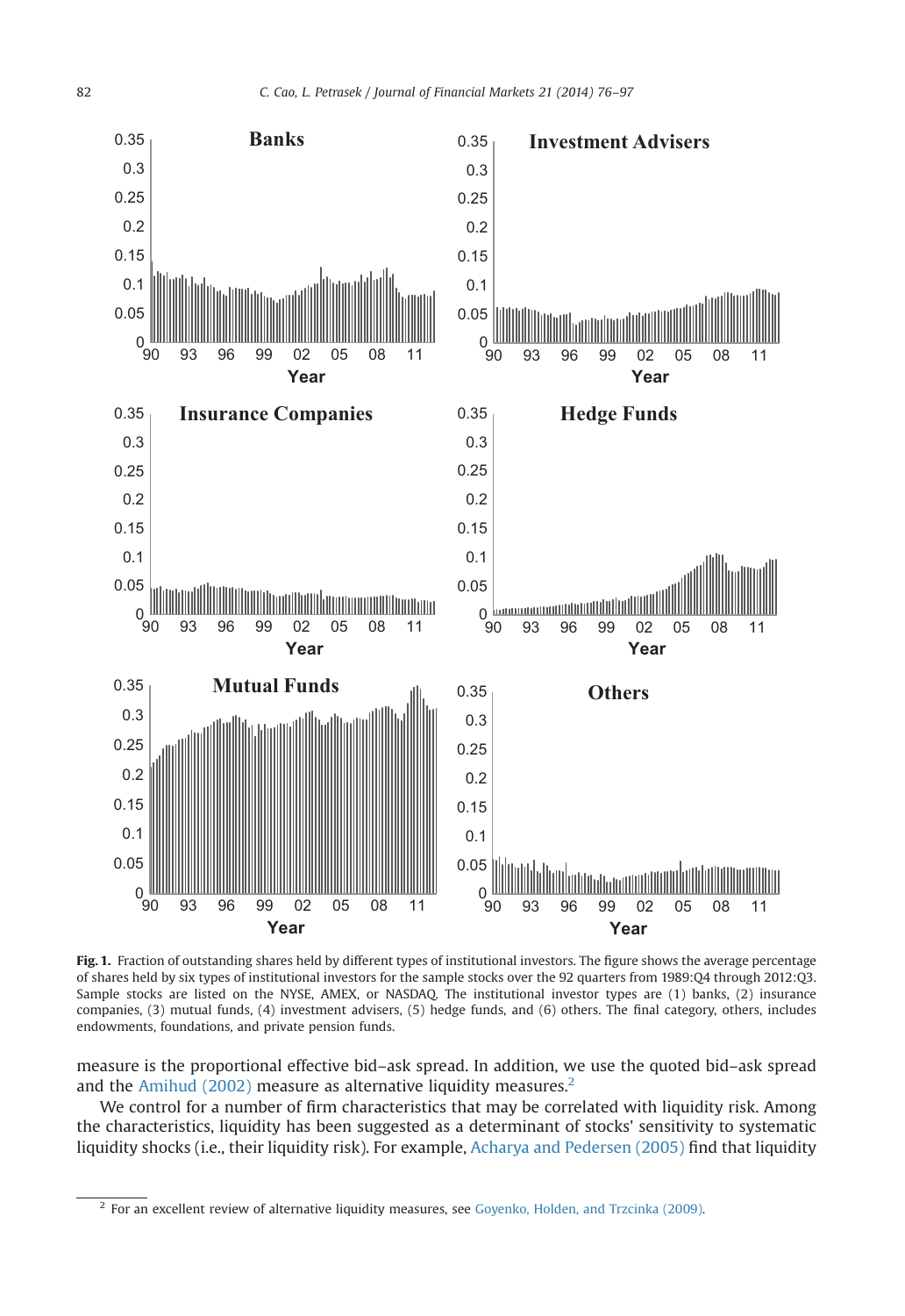<span id="page-7-0"></span>Table 2 Summary statistics of liquidity betas and stock characteristics.

| Variable                            | Mean  | Standard deviation | Lower quartile | Median | Upper quartile |
|-------------------------------------|-------|--------------------|----------------|--------|----------------|
| Liquidity beta (effective spread)   | 0.04  | 0.44               | $-0.18$        | 0.02   | 0.24           |
| Liquidity beta (quoted spread)      | 0.05  | 0.54               | $-0.21$        | 0.02   | 0.28           |
| Liquidity beta (Amihud)             | 0.04  | 0.46               | $-0.19$        | 0.02   | 0.24           |
| Effective spread                    | 0.71% | 0.76%              | 0.20%          | 0.44%  | 1.00%          |
| Quoted spread                       | 1.13% | 1.11%              | 0.35%          | 0.76%  | 1.49%          |
| Market heta                         | 1.06  | 1.62               | $-0.08$        | 1.05   | 2.19           |
| Standard deviation                  | 3.90% | 2.81%              | 1.64%          | 3.39%  | 5.64%          |
| Average daily return                | 0.09% | 0.44%              | $-0.15%$       | 0.07%  | 0.30%          |
| Leverage                            | 0.20  | 0.19               | 0.02           | 0.17   | 0.33           |
| Book-to-market                      | 0.52  | 0.39               | 0.26           | 0.44   | 0.69           |
| Market capitalization (\$ millions) | 3,817 | 15,992             | 212            | 604    | 2,009          |
| Total institutional ownership       | 0.57  | 0.27               | 0.36           | 0.60   | 0.79           |
| Bank ownership                      | 0.10  | 0.07               | 0.04           | 0.09   | 0.13           |
| Insurance company ownership         | 0.03  | 0.04               | 0.01           | 0.02   | 0.04           |
| Mutual fund ownership               | 0.29  | 0.17               | 0.15           | 0.28   | 0.42           |
| Investment advisor ownership        | 0.06  | 0.06               | 0.02           | 0.05   | 0.09           |
| Hedge fund ownership                | 0.05  | 0.08               | 0.01           | 0.03   | 0.07           |
| Other ownership                     | 0.04  | 0.04               | 0.01           | 0.03   | 0.05           |
| Ownership concentration             | 0.03  | 0.05               | 0.01           | 0.03   | 0.05           |
| <b>PIN</b>                          | 0.19  | 0.09               | 0.12           | 0.17   | 0.25           |
| Short interest                      | 0.05  | 0.06               | 0.01           | 0.02   | 0.06           |
| Stocks per quarter                  | 2,571 | 1,107              | 1,254          | 3,094  | 3,492          |

This table reports summary statics for the sample of 236,493 stock-quarter observations. The sample period covers the 92 quarters from January 1990 through December 2012. Liquidity betas are measured quarterly by regressing daily stock returns on daily changes in aggregate liquidity while controlling for market returns. Aggregate liquidity is measured by the Effective bid–ask spread, the Quoted bid–ask spread, or Amihud illiquidity. Market betas are estimated using daily market model regressions. The Standard deviation and Average return are based on daily stock returns. Leverage is the sum of current liabilities and long-term debt over total book assets, measured at the end of the previous quarter. The Book-to-market ratio is defined as the book value of total shareholder equity divided by the market value of equity. Ownership concentration is measured by the Herfindahl index and the PIN is a measure of asymmetric information. The Short interest ratio is the number of shares held short divided by the number of outstanding shares. The data on short interest ratio start in 2000.

risk is correlated with stocks' characteristic liquidity, although the correlation is far from perfect. We measure liquidity by the proportional effective bid–ask spread, $3$  and examine whether institutional ownership explains the liquidity risk of stocks after accounting for their characteristic liquidity. Even though stock liquidity is likely to depend on institutional ownership, which could lead us to underestimate the overall effect of institutional ownership on liquidity risk, we are primarily interested in understanding the cross-sectional variation in liquidity risk that is not explained by liquidity itself. We therefore include the lagged effective bid–ask spread as a control variable.

The other control variables are measured as follows: Market risk is the beta coefficient from the market model using daily returns over the previous three months, where the CRSP value-weighted index of all NYSE, AMEX, and NASDAQ stocks is used as a proxy for the market portfolio; volatility is the standard deviation of daily returns over the preceding three months; momentum is the average stock return over the same period;<sup>4</sup> leverage is the sum of current liabilities and long-term debt over total book assets; the book-to-market ratio is the book value of total shareholder equity divided by the market value of equity; firm size is the market capitalization of equity in millions of dollars; and NASDAQ dummy is an indicator variable for whether a stock is listed on NASDAQ. All control variables are measured over the quarter prior to estimating liquidity betas.

<sup>&</sup>lt;sup>3</sup> Alternatively, we also measure liquidity by the average of the proportional quoted bid-ask spread and the Amihud measure.

<sup>&</sup>lt;sup>4</sup> [Jegadeesh and Titman \(1993\)](#page-21-0) document that strategies which buy stocks that performed well in the past generate positive abnormal returns. [Grinblatt, Titman, and Wermers \(1995\)](#page-21-0) show that mutual funds are momentum investors that tend to purchase stocks based on their past returns.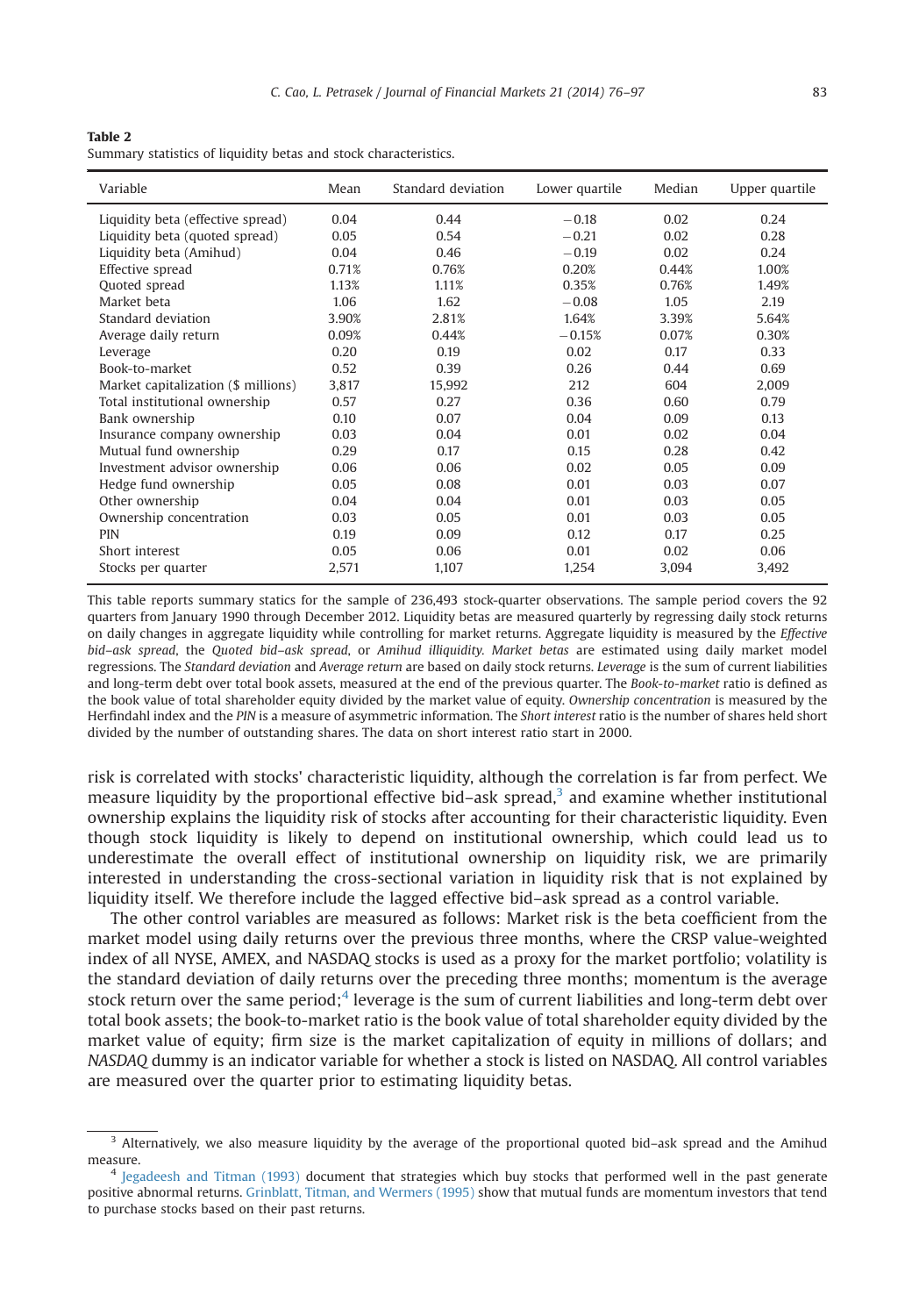<span id="page-8-0"></span>In addition to firm characteristics, we also control for the concentration of institutional ownership, which is measured by the Herfindahl index (i.e., the sum of the squared ownership fractions of all institutional investors). Ownership concentration can be an important determinant of liquidity risk if block owners exhibit different trading behavior than small investors. Another control variable is a measure of asymmetric information, which is the probability of informed trading (PIN) from the model developed by [Easley, Kiefer, O'Hara, and Paperman \(1996\)](#page-21-0). We estimate the PIN for each sample stock each quarter. The inputs into the model, including the number of buys and sells each day for each stock, are inferred from the intraday transactions data of ISSM and TAQ. Finally, we include the Short interest ratio as a control variable. Short interest is the number of shares of each stock that have been sold short by investors but have not yet been repurchased. Institutional investors, and particularly hedge funds, often establish short positions in stocks that they consider overvalued, and short interest is therefore important for understanding the overall effect of institutional ownership on liquidity risk. Because short positions are not covered by institutional holdings data from 13F reports, we obtain data on short positions as of the 15th in the last month of each quarter from Bloomberg. We divide the short positions by the outstanding shares in each quarter to calculate the short interest ratio. Since our short interest data start in 2000, we use the short interest ratio only in subperiod tests.

[Table 2](#page-7-0) reports summary statistics for the dependent and independent variables. All variables except institutional ownership, short interest ratios, and firm size are winsorized at the 2.5% and 97.5% tails to remove influential outliers. The dependent variables are three alternative measures of liquidity risk. All three measures of liquidity risk have a positive mean, which is significantly different from zero.

In [Table 2,](#page-7-0) the summary statistics for the control variables indicate that the sample is made up of relatively liquid stocks. The average Effective spread is 0.71% and the average Quoted spread is 1.13%. The Standard deviation of daily returns is 3.90% and the Average daily return is 0.09%. The average (median) Market capitalization of sample firms is \$3.82 billion (\$604 million). Leverage is on average 0.20, the book-to-market ratio is 0.52, the PIN is 0.19, and the average Short interest ratio is 5% of shares outstanding.

## 4. Results

Two types of tests are performed to examine the effects of institutional ownership on liquidity risk. Liquidity betas are estimated for both portfolios and individual stocks. Tests for the effects of institutional trading on liquidity risk are conducted at both the portfolio level and the individual stock level. The tests at the portfolio level examine the liquidity risk of portfolios sorted by institutional ownership. At the firm level, we estimate cross-sectional regressions of liquidity betas on institutional ownership and firm characteristics and assess the relative effects of different types of institutional investors on liquidity risk.

## 4.1. Portfolio-level analysis

The analysis at the portfolio level is conducted as follows. First, stocks are sorted into deciles according to their total institutional ownership, as well as the ownership fractions of banks, insurance companies, mutual funds, investment advisers, hedge funds, and others at the end of each quarter. Then, we compute daily equally-weighted returns on the 10 ownership-sorted portfolios during the next calendar quarter. This procedure is repeated each quarter to create a time series of portfolio returns that is used to estimate liquidity betas as in Eq. [\(1\).](#page-5-0) Finally, we regress portfolio liquidity betas on the average fraction of shares held by institutions in each portfolio to examine whether liquidity risk is associated with institutional ownership. In addition to the univariate analysis of liquidity betas, we examine the liquidity betas of 25 portfolios independently sorted by institutional ownership and a control characteristic such as the average bid–ask spread or market capitalization.

[Table 3](#page-9-0) presents the percentage of stocks held by institutional investors for each decile portfolio, where portfolio 1 (10) has the lowest (highest) total institutional ownership. The reported numbers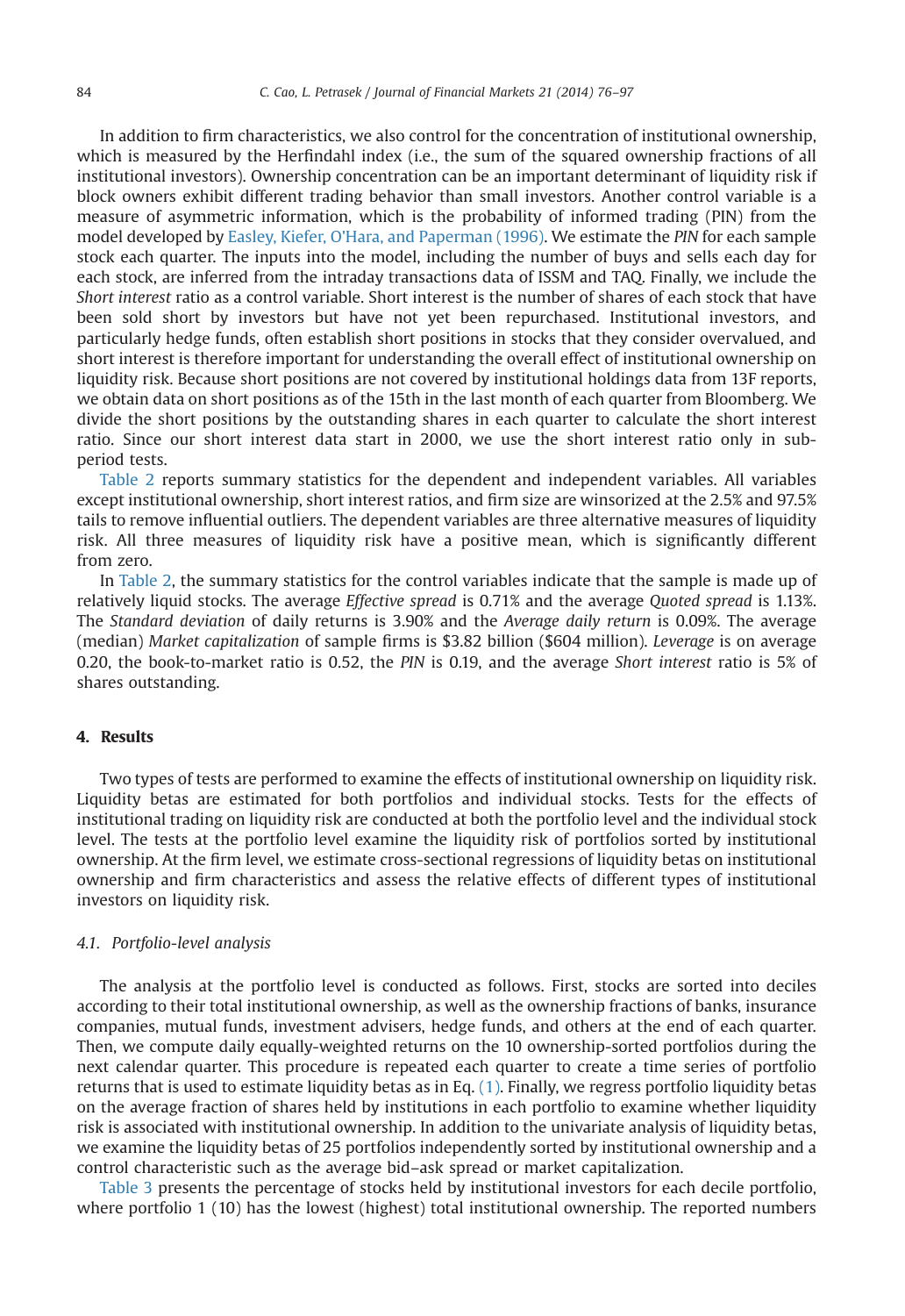| Sorted by ownership of:                                                                                       | Ownership decile portfolio                                                                               |                                                    |                                                    |                                                    |                                                    |                                                    |                                                    |                                                    |                                                    |
|---------------------------------------------------------------------------------------------------------------|----------------------------------------------------------------------------------------------------------|----------------------------------------------------|----------------------------------------------------|----------------------------------------------------|----------------------------------------------------|----------------------------------------------------|----------------------------------------------------|----------------------------------------------------|----------------------------------------------------|
|                                                                                                               | 2<br>$P-1$ (low)                                                                                         | 3                                                  | 4                                                  | 5                                                  | 6                                                  |                                                    | 8                                                  | 9                                                  | $P-10$ (high)                                      |
| All institutions<br><b>Banks</b><br>Insurance companies<br>Mutual funds<br>Investment advisers<br>Hedge funds | 0.097<br>0.256<br>0.029<br>0.010<br>0.003<br>0.009<br>0.034<br>0.097<br>0.007<br>0.018<br>0.003<br>0.008 | 0.373<br>0.049<br>0.015<br>0.153<br>0.027<br>0.013 | 0.473<br>0.069<br>0.021<br>0.204<br>0.036<br>0.018 | 0.559<br>0.088<br>0.027<br>0.253<br>0.044<br>0.025 | 0.634<br>0.107<br>0.033<br>0.300<br>0.053<br>0.034 | 0.702<br>0.125<br>0.041<br>0.348<br>0.065<br>0.047 | 0.768<br>0.146<br>0.051<br>0.401<br>0.080<br>0.064 | 0.835<br>0.174<br>0.068<br>0.465<br>0.105<br>0.094 | 0.933<br>0.450<br>0.404<br>0.706<br>0.359<br>0.345 |

<span id="page-9-0"></span>Table 3 Institutional ownership for 10 ownership-sorted portfolios.

At the end of each quarter, stocks are sorted into decile portfolios on the basis of total institutional ownership and sorted independently on the basis of ownership by banks, insurance companies, mutual funds, investment advisers, hedge funds, and others. Portfolio 1 (10) contains stocks in the lowest (highest) institutional ownership decile. This table reports the time-series averages of the fractions of shares held by institutional investors for the ownership-sorted portfolios. The sample period covers the 92 quarters from January 1990 through December 2012. The average number of stocks in each portfolio is 257.

#### Table 4

|  |  |  |  | Liquidity betas for 10 ownership-sorted portfolios. |  |  |
|--|--|--|--|-----------------------------------------------------|--|--|
|--|--|--|--|-----------------------------------------------------|--|--|

| Sorted by ownership of: P-1 (low) |         | 2      | 3      | 4      | 5      | 6      | 7      | 8       | 9       | $P-10$ (high) | Slope      |
|-----------------------------------|---------|--------|--------|--------|--------|--------|--------|---------|---------|---------------|------------|
| All institutions                  | 0.13    | 0.08   | 0.05   | 0.03   | 0.02   | 0.02   | 0.01   | 0.02    | 0.02    | 0.04          | $-0.12***$ |
|                                   | (8.73)  | (6.05) | (4.31) | (3.19) | (2.17) | (2.46) | (1.74) | (2.03)  | (1.87)  | (3.36)        | $(-4.13)$  |
| <b>Banks</b>                      | 0.21    | 0.13   | 0.07   | 0.04   | 0.03   | 0.01   | 0.00   | $-0.01$ | $-0.02$ | $-0.02$       | $-0.38*$   |
|                                   | (11.90) | (8.17) | (4.74) | (3.08) | (2.98) | (0.92) | (0.50) | $-0.86$ | $-2.67$ | $-2.73$       | $-2.34)$   |
| Insurance                         | 0.14    | 0.04   | 0.03   | 0.01   | 0.01   | 0.02   | 0.02   | 0.02    | 0.01    | 0.03          | $-0.05$    |
|                                   | (9.20)  | (2.70) | (1.96) | (0.96) | (0.96) | (2.08) | (2.98) | (2.89)  | (1.76)  | (3.09)        | $(-0.46)$  |
| Mutual funds                      | 0.11    | 0.05   | 0.04   | 0.03   | 0.02   | 0.02   | 0.02   | 0.03    | 0.04    | 0.05          | $-0.05$    |
|                                   | (7.89)  | (3.98) | (3.88) | (3.11) | (2.76) | (2.44) | (2.21) | (3.15)  | (3.92)  | (4.30)        | $-1.10$ )  |
| Investment advisers               | 0.09    | 0.05   | 0.03   | 0.03   | 0.03   | 0.03   | 0.03   | 0.04    | 0.04    | 0.04          | $-0.02$    |
|                                   | (6.10)  | (4.69) | (3.29) | (3.12) | (3.50) | (3.35) | (3.32) | (3.73)  | (3.38)  | (3.70)        | $(-0.30)$  |
| Hedge funds                       | 0.00    | 0.01   | 0.01   | 0.01   | 0.02   | 0.04   | 0.04   | 0.07    | 0.08    | 0.10          | $0.28***$  |
|                                   | (0.32)  | (0.75) | (1.72) | (1.76) | (1.89) | (4.30) | (4.05) | (5.53)  | (6.77)  | (7.63)        | (4.01)     |
| Others                            | 0.13    | 0.08   | 0.05   | 0.03   | 0.02   | 0.00   | 0.00   | 0.01    | 0.01    | 0.02          | $-0.08$    |
|                                   | (9.62)  | (6.41) | (3.89) | (2.19) | (1.44) | (0.53) | (0.47) | (1.12)  | (1.11)  | (1.66)        | $(-0.79)$  |

This table reports liquidity beta estimates for the 10 ownership-sorted portfolios. Portfolio 1 (10) contains stocks in the lowest (highest) institutional ownership decile. Stocks are sorted into portfolios in each quarter and liquidity betas are estimated over the subsequent quarter by regressing daily equally weighted portfolio returns against innovations in market liquidity (measured by the proportional effective bid–ask spread) while controlling for market returns. The sample period covers the 92 quarters from January 1990 through December 2012. The t-statistics in parentheses are computed using Newey-West standard errors with eight lags. The last column shows the slope coefficient and the associated t-statistic from regressions of portfolio liquidity betas against the average institutional ownership in each portfolio.

\* Statistical significance at the 5% level.

\*\* Statistical significance at the 1% level.

are the time series averages of the fractions of shares held by institutions. The average number of stocks in each portfolio is 257. Total institutional holdings comprise 9.7% of portfolio 1 and 93.3% of portfolio 10 during 1989–2012. When stocks are sorted by ownership of mutual funds in each quarter, the fraction of shares held by mutual funds is 3.4% for portfolio 1 and 70.6% for portfolio 10. Hedge fund ownership is close to zero for decile portfolio 1, 2.5% for portfolio 5, and 34.5% for portfolio 10 if the sample stocks are sorted by hedge fund ownership. These results indicate a large variation in total institutional ownership and in each type of institutional ownership across the decile portfolios.

Table 4 reports estimates of liquidity betas with respect to market-wide liquidity measured by the effective bid–ask spread (see Eq.  $(1)$ ) and the associated t-statistics for each decile portfolio. Overall, the relationship between liquidity risk in quarter  $q$  and total institutional ownership in quarter  $q-1$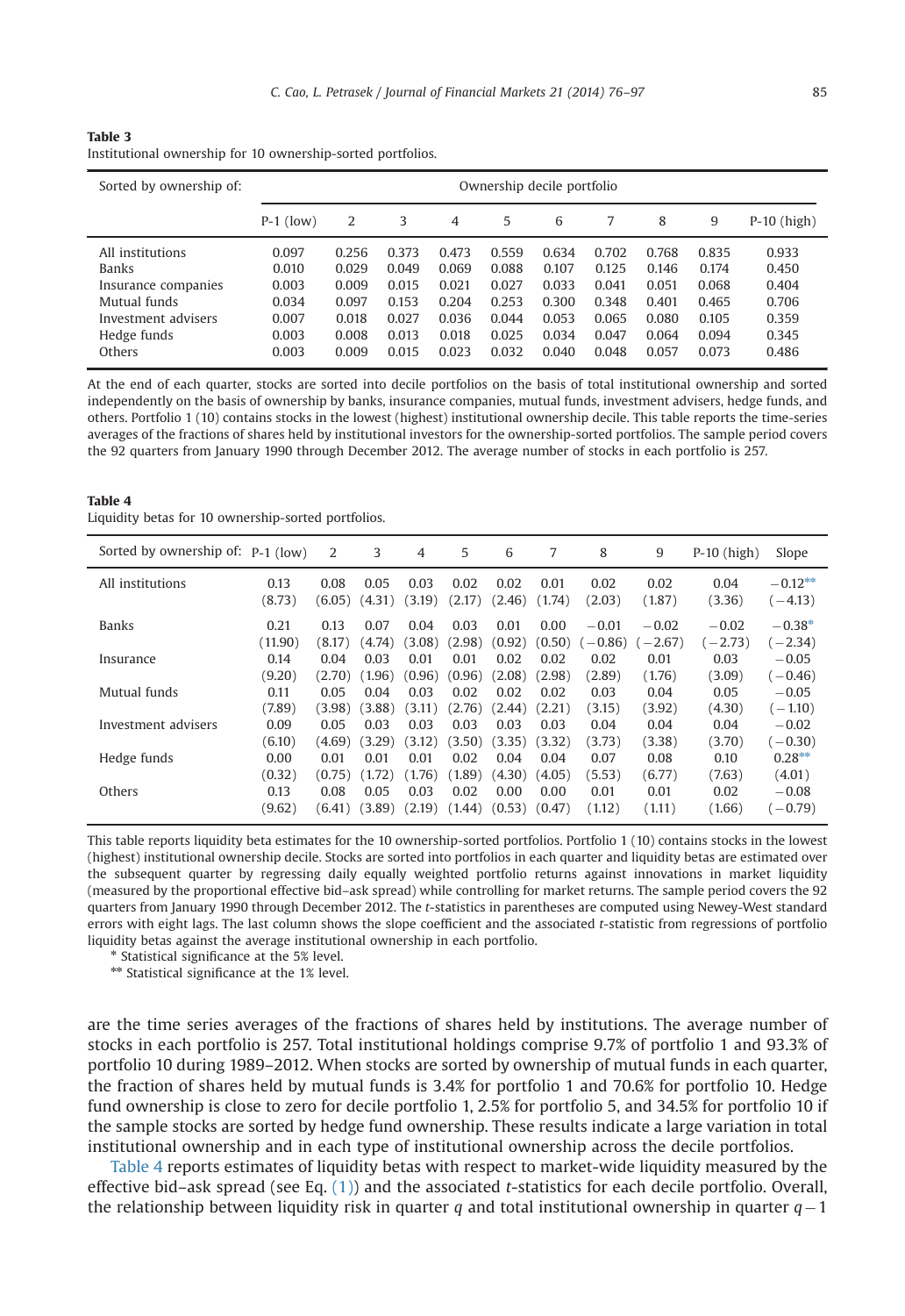<span id="page-10-0"></span>exhibits a monotonically decreasing pattern: the smaller the institutional ownership of a decile portfolio, the larger the liquidity risk (portfolio 10 is the only exception). The estimated liquidity beta is 0.13 for portfolio 1 but only 0.02 for portfolio 9 and 0.04 for portfolio 10.

When portfolios are formed based on the ownership of each type of institution, the results reported in [Table 4](#page-9-0) reveal a richer pattern. Liquidity risk is negatively related to bank ownership and also, to a lesser degree, to ownership by insurance companies and institutions classified as others. In sharp contrast, stock liquidity risk is positively related to hedge fund ownership: the greater the hedge fund ownership, the larger the liquidity risk. Mutual fund ownership, on the other hand, is not significantly related to liquidity risk.

We estimate the slope of the regression line of portfolio liquidity betas against the percentage of shares held by institutional investors in each portfolio. The slope for total institutional ownership is

Liquidity betas for 25 portfolios sorted by hedge fund (bank) ownership and liquidity.

#### Table 5

|                      | Own-1 $(low)$                                                                                  | $Own-2$                                               | $Own-3$           | $Own-4$   | Own-5 (high) |
|----------------------|------------------------------------------------------------------------------------------------|-------------------------------------------------------|-------------------|-----------|--------------|
|                      |                                                                                                | Panel A: Sorted by hedge fund ownership and liquidity |                   |           |              |
| Liq-1 (Liquid)       | $-0.03$                                                                                        | 0.01                                                  | 0.01              | 0.06      | 0.08         |
|                      | $(-2.79)$                                                                                      | (0.95)                                                | (0.65)            | (4.62)    | (5.76)       |
| $Liq-2$              | $-0.01$                                                                                        | 0.01                                                  | 0.02              | 0.04      | 0.08         |
|                      | $(-1.06)$                                                                                      | (0.07)                                                | (2.28)            | (3.56)    | (5.96)       |
| $Liq-3$              | 0.01                                                                                           | $-0.01$                                               | 0.03              | 0.04      | 0.07         |
|                      | (0.49)                                                                                         | $(-0.65)$                                             | (3.07)            | (3.09)    | (5.69)       |
| $Liq-4$              | $-0.02$                                                                                        | 0.01                                                  | 0.02              | 0.04      | 0.09         |
|                      | $(-1.56)$                                                                                      | (1.72)                                                | (2.14)            | (3.73)    | (6.74)       |
| Lig-5 (Illiquid)     | 0.05                                                                                           | 0.06                                                  | 0.08              | 0.10      | 0.14         |
|                      | (4.68)                                                                                         | (5.71)                                                | (6.85)            | (8.13)    | (9.84)       |
|                      |                                                                                                | Panel B: Sorted by bank ownership and liquidity       |                   |           |              |
| Liq-1 (Liquid)       | 0.13                                                                                           | 0.05                                                  | 0.02              | $-0.01$   | $-0.02$      |
|                      | (7.86)                                                                                         | (3.33)                                                | (2.16)            | $(-1.13)$ | $(-2.55)$    |
| $Liq-2$              | 0.14                                                                                           | 0.05                                                  | 0.03              | 0.01      | $-0.02$      |
|                      | (8.92)                                                                                         | (3.26)                                                | (2.39)            | (0.45)    | $(-2.46)$    |
| $Liq-3$              | 0.13                                                                                           | 0.05                                                  | 0.01              | $-0.01$   | $-0.02$      |
|                      | (8.81)                                                                                         | (3.83)                                                | (1.30)            | $(-0.67)$ | $(-2.94)$    |
| $Liq-4$              | 0.15                                                                                           | 0.04                                                  | 0.01              | $-0.01$   | $-0.02$      |
|                      | (8.83)                                                                                         | (3.06)                                                | (1.22)            | $(-0.92)$ | $(-2.43)$    |
| Liq-5 (Illiquid)     | 0.19                                                                                           | 0.08                                                  | 0.03              | 0.01      | $-0.03$      |
|                      | (10.61)                                                                                        | (5.56)                                                | (3.00)            | (0.50)    | $(-2.62)$    |
|                      | Panel C: Regressions of portfolio liquidity betas on hedge fund (bank) ownership and liquidity |                                                       |                   |           |              |
|                      |                                                                                                |                                                       | (1)               |           | (2)          |
|                      |                                                                                                |                                                       |                   |           |              |
| Hedge fund ownership |                                                                                                |                                                       | $0.41***$         |           |              |
|                      |                                                                                                |                                                       | (8.31)            |           |              |
| Bank ownership       |                                                                                                |                                                       | $\qquad \qquad -$ |           | $-0.53**$    |
|                      |                                                                                                |                                                       |                   |           | $(-3.95)$    |
| Liquidity            |                                                                                                |                                                       | $0.04***$         |           | 0.01         |
|                      |                                                                                                |                                                       | (6.44)            |           | (0.76)       |
| Intercept            |                                                                                                |                                                       | $-0.01$           |           | $0.06***$    |
|                      |                                                                                                |                                                       | $(-1.89)$         |           | (3.55)       |

This table shows liquidity betas for 25 portfolios independently sorted into quintiles based on hedge fund (Panel A) or bank (Panel B) ownership and liquidity. The liquidity of each stock is measured by its proportional effective bid–ask spread. Stocks are sorted into portfolios in each quarter and liquidity betas are estimated over the subsequent quarter by regressing daily equally weighted portfolio returns against innovations in market liquidity (measured by the proportional effective bid–ask spread) while controlling for market returns. The sample period covers the 92 quarters from January 1990 through December 2012. The t-statistics in parentheses below liquidity betas are computed using Newey-West standard errors with eight lags. Ownership portfolio 1 (5) contains stocks in the lowest (highest) hedge fund or bank ownership quintile. Liquidity portfolio 1 (5) contains stocks in the lowest (highest) effective bid–ask spread quintile. Panel C reports the slope coefficients and the associated t-statistics from regressions of portfolio liquidity betas against hedge fund or bank ownership and liquidity.

\*\* Statistical significance at the 1%. level.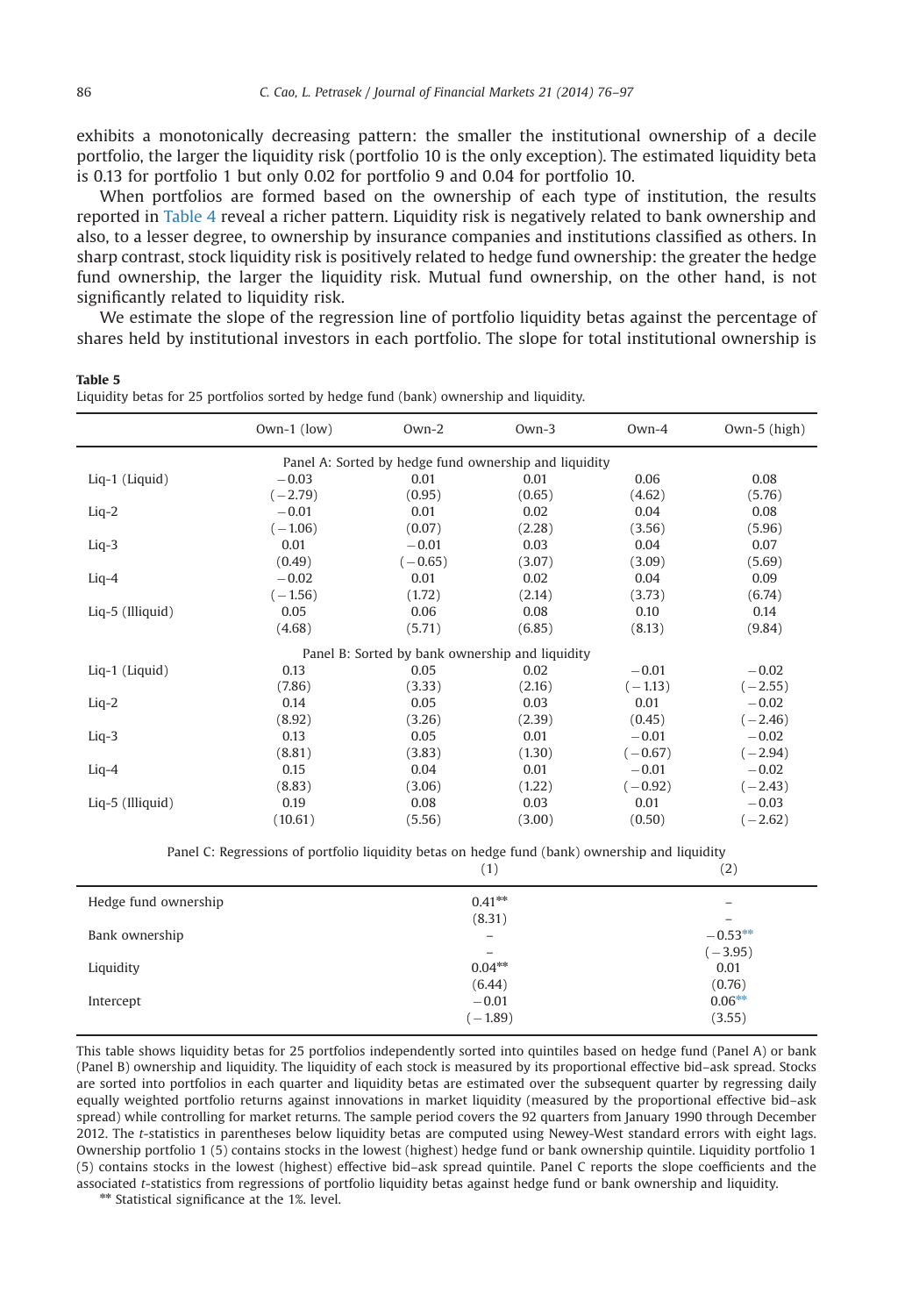negative and significant, with a *t*-statistic of  $-4.13$ , confirming a negative relation between liquidity risk and total institutional holdings. Among the six types of institutional investors, there is a significant slope coefficient for hedge fund and bank ownership. The slope coefficient of hedge fund ownership is positive and significant at the 1% level (with a t-statistic of 4.01), while the coefficient of bank ownership is negative and significant at the 5% level (with a *t*-statistic of  $-2.3$ ). Portfolios sorted by ownership of other types of institutional investors do not reveal a significant relationship between ownership and liquidity risk.

[Acharya and Pedersen \(2005\)](#page-21-0) show that liquidity risk is correlated with stock liquidity, although the correlation is far from perfect. They find that liquidity risk is priced in addition to the characteristic liquidity of stocks. We therefore examine whether institutional ownership explains the crosssectional variation in liquidity risk of stocks after accounting for liquidity. Specifically, we estimate the liquidity betas in quarter q of 25 portfolios independently sorted into quintiles based on institutional ownership and liquidity (the average proportional effective bid–ask spread) in quarter  $q-1$ .

Panel A of [Table 5](#page-10-0) and Panel A of Fig. 2 show the liquidity betas for 25 portfolios double-sorted by hedge fund ownership and liquidity. Stocks that are illiquid (i.e., stocks with wide bid–ask spreads) on average tend to have higher liquidity risk than liquid stocks in the subsequent quarter. However, liquidity risk is positively associated with hedge fund ownership, even after controlling for the bid– ask spread. Regardless of their liquidity, stocks with higher hedge fund ownership have greater liquidity risk in the subsequent quarter than stocks with lower hedge fund ownership. Panel B of [Table 5](#page-10-0) and Panel B of Fig. 2 report the liquidity betas if stocks are double-sorted by bank ownership and liquidity. Fig. 2 reveals the negative relationship between bank ownership and liquidity risk. Stocks with high bank ownership have less liquidity risk than stocks with low bank ownership, regardless of how liquid they are on average.



Fig. 2. Liquidity betas for 25 portfolios sorted by hedge fund (bank) ownership and liquidity. Panel A: Sorted by hedge fund ownership and liquidity. Panel B: Sorted by bank ownership and liquidity. This figure shows the liquidity betas for 25 portfolios independently sorted into quintiles based on hedge fund (Panel A) or bank (Panel B) ownership and liquidity. The liquidity of each stock is measured by its proportional effective bid–ask spread. Stocks are sorted into portfolios each quarter and liquidity betas are estimated over the subsequent quarter by regressing daily equally weighted portfolio returns against innovations in market liquidity, while controlling for market returns. The sample period covers the 92 quarters from January 1990 through December 2012. Ownership portfolio 1 (5) contains stocks in the lowest (highest) hedge fund or bank ownership quintile. Liquidity portfolio 1 (5) contains stocks in the lowest (highest) effective bid–ask spread quintile.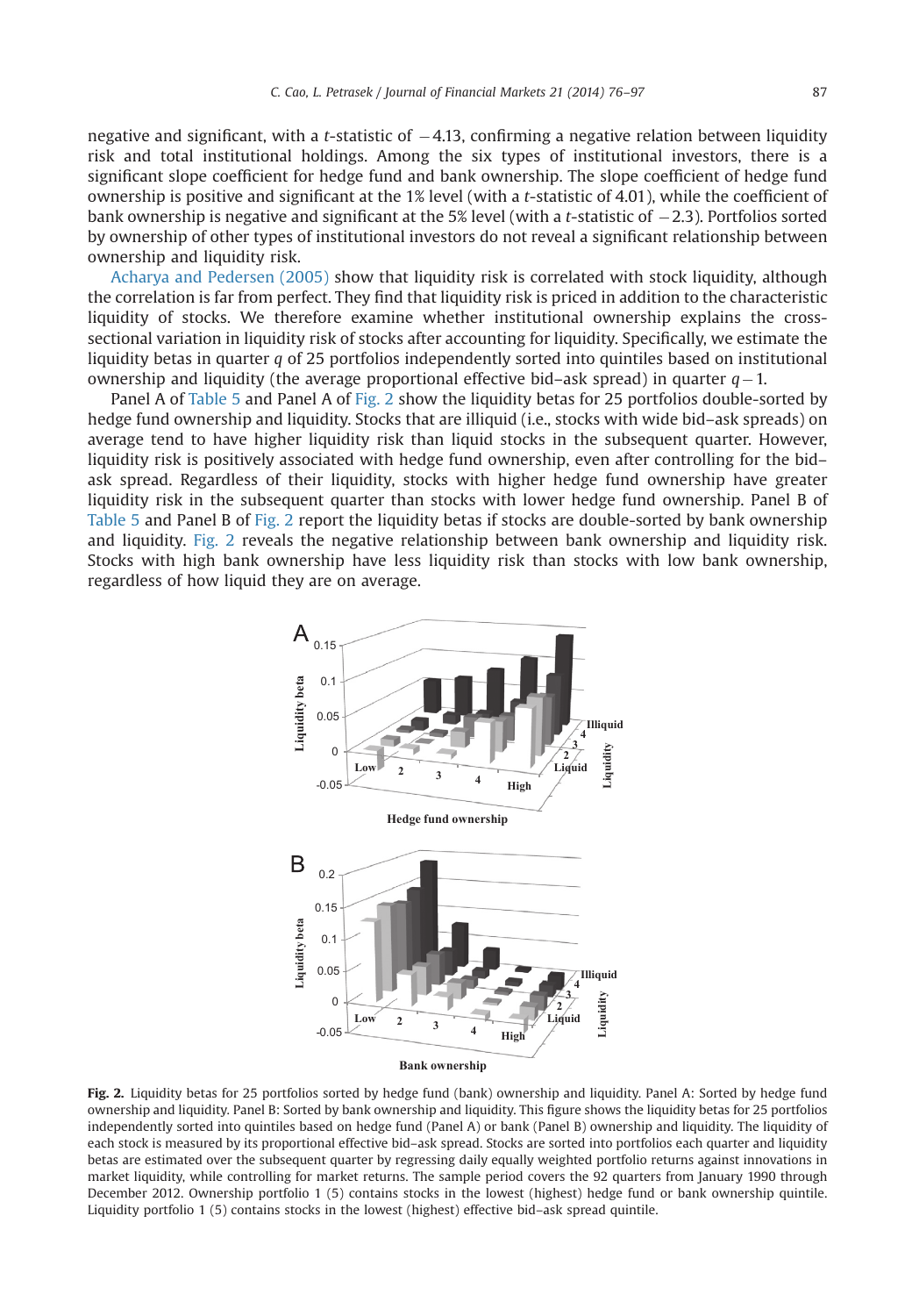<span id="page-12-0"></span>In Panel C of [Table 5](#page-10-0), portfolio liquidity betas are regressed against the institutional ownership of each portfolio and its average effective bid–ask spread. The coefficient of hedge fund ownership is positive and significant at the 1% level ( $t$ -statistic $=$ 8.31), while the coefficient of bank ownership is negative and significant at the 1% level ( $t$ -statistic = -3.95). Thus, liquidity risk remains strongly related to hedge fund and bank ownership, even after accounting for the differences in the liquidity of stocks held by hedge funds and banks. These results remain unchanged if the control portfolios are formed based on the proportional quoted bid–ask spread, Amihud illiquidity, market capitalization, or past liquidity betas.

## 4.2. Firm-level analysis

There are two reasons why institutional ownership could be associated with liquidity betas: (1) institutional ownership affects the liquidity risk of stock returns and (2) institutions prefer stock characteristics that are correlated with liquidity risk. For example, mutual funds prefer the liquid stocks of large firms, while hedge funds prefer smaller stocks, value stocks, and stocks that have higher volatility (Griffi[n and Xu, 2009](#page-21-0)).

We conduct a firm-level analysis and control for stock characteristics that are associated ex ante with liquidity risk. Specifically, we estimate cross-sectional regressions of firm-level liquidity betas on past quarter institutional ownership while controlling for a wide range of lagged stock characteristics and the lagged liquidity betas:

$$
\beta_{i,q}^l = \gamma_0 + \gamma_1' \text{OWNERSHIP}_{i,q-1} + \gamma_2' \text{CONTROLS}_{i,q-1} + \beta_{i,q-1}^l + \varepsilon_{i,q},\tag{2}
$$

where  $\beta_{i,q}^l$  is the liquidity beta for the *i*th stock in quarter q and OWNERSHIP<sub>i,q-1</sub> is a vector of the fractions of shares held by banks, insurance companies, mutual funds, investment advisers, hedge funds, and others at the end of the quarter  $q-1$  for stock *i*. The vector of control variables includes stock-specific measures of average liquidity, market risk, momentum, volatility, leverage, size, bookto-market ratio, and a measure of information asymmetry, all lagged by one quarter. To control for the fact that institutional investors may differ in their willingness to assume liquidity risk, specification (2) also includes the lagged liquidity beta  $(\beta_{i,q-1}^L)$ .

The inference is conducted using the [Fama-MacBeth \(1973\)](#page-21-0) methodology. This method is designed for cross-sectional analysis and its standard errors are robust to fixed time effects. All variables are standardized to have zero mean and unit variance in each quarter. The cross-sectional slope coefficient estimates for each quarter are averaged over time to arrive at the final estimate. The corresponding standard errors are computed from the time series of coefficient estimates and the reported t-statistics are based on [Newey-West \(1987\)](#page-21-0) heteroscedasticity and autocorrelation consistent standard errors.

[Table 6](#page-13-0) reports the time series averages of the quarterly slope coefficients from Fama-MacBeth cross-sectional regressions of liquidity betas on the aggregate institutional holdings (as a fraction of the outstanding shares), various stock characteristics, and other control variables. Based on specifications (1) and (2), we note that the relation between liquidity risk and the total institutional ownership does not change when control variables are included in the analysis. The total institutional ownership continues to have a significant negative effect on liquidity risk in the cross-section, showing that shocks that are held by institutional investors on average have a lower liquidity risk than stocks held by individual investors.

Because institutional ownership and control variables are standardized in each quarter, we can interpret the estimated coefficients as marginal effects on liquidity risk when the corresponding explanatory variable changes by one standard deviation. The effect of the total institutional ownership on liquidity risk is negative but small when compared to individual ownership. According to the second specification in [Table 6](#page-13-0), the coefficient estimate on institutional ownership is  $-0.014$ , significant at the 1% level ( $t$ -statistic =  $-2.82$ ). Thus, a one standard deviation increase in institutional holdings (an increase by 27% of shares outstanding) has the effect of decreasing the liquidity beta by about 0.01 standard deviation after controlling for stock characteristics and liquidity.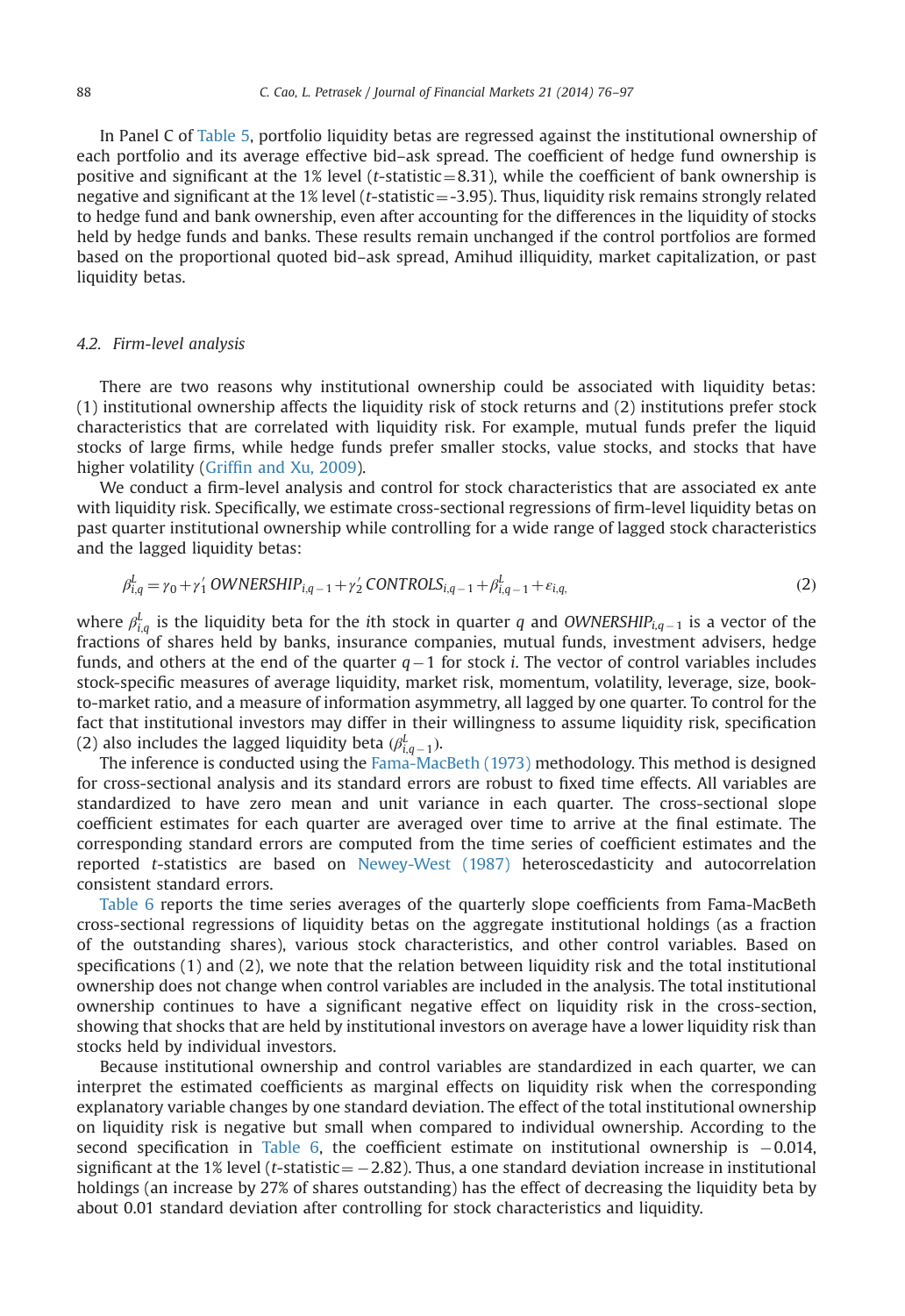<span id="page-13-0"></span>Table 6

|  | Cross-sectional regressions of liquidity betas on total institutional ownership. |
|--|----------------------------------------------------------------------------------|
|--|----------------------------------------------------------------------------------|

|                                                                                                                                                                                                                                                  | (1)                 |             | (2)                                                                                                                                                        |                                                                                                          |
|--------------------------------------------------------------------------------------------------------------------------------------------------------------------------------------------------------------------------------------------------|---------------------|-------------|------------------------------------------------------------------------------------------------------------------------------------------------------------|----------------------------------------------------------------------------------------------------------|
|                                                                                                                                                                                                                                                  | Coefficient         | t-statistic | Coefficient                                                                                                                                                | t-statistic                                                                                              |
| Total institutional own.<br>Own. concentration<br>Avg. effective spread<br>Market beta<br>Standard deviation<br>Average return<br>Leverage<br>Book-to-market<br>Market cap.<br>NASDAQ dummy<br><b>PIN</b><br>Lagged liquidity beta<br>Avg. $R^2$ | $-0.062**$<br>0.009 | $-6.90$     | $-0.014**$<br>$0.004*$<br>$0.064***$<br>$-0.011**$<br>0.003<br>$0.023***$<br>0.002<br>$-0.021*$<br>$-0.032*$<br>0.035<br>$0.015***$<br>$0.041***$<br>0.049 | $-2.82$<br>2.48<br>5.10<br>$-2.70$<br>0.91<br>2.80<br>0.58<br>$-2.74$<br>$-2.75$<br>1.64<br>3.06<br>5.25 |

This table reports the estimates from cross-sectional regressions of liquidity betas on the fraction of shares held by institutional investors and on control variables. The analysis covers the 92 quarters from 1990:Q1 through 2012:Q4, with 236,493 stockquarter observations. All variables are standardized to have zero mean and unit variance in each quarter. This table reports the time-series averages of the quarterly cross-sectional slope coefficients and the Fama-MacBeth t-statistics corrected for serial correlation using Newey-West standard errors with four lags.

\* Statistical significance at the 5% level.

\*\* Statistical significance at the 1% level.

[Table 7](#page-14-0) reports the coefficient estimates when the ownership fractions of different types of institutional investors enter the regressions as separate variables, and paints a more complete picture about the importance of institutional ownership for liquidity risk. The marginal effects of different categories of institutional ownership are benchmarked against the effect of individual ownership, which is the omitted ownership category. According to the second specification in [Table 7,](#page-14-0) the fraction of shares held by hedge funds in quarter  $q - 1$  is strongly positively associated with liquidity risk in quarter q in the cross-section, with a coefficient of 0.209, and significant at the 1% level (tstatistic $=$  5.98). Thus, a one standard deviation increase in hedge fund holdings (an increase by 8% of shares outstanding) increases the liquidity beta by about 0.2 standard deviations.

In contrast, fractional ownership by banks is strongly negatively associated with liquidity risk. The coefficient of bank ownership is  $-0.145$ , with a *t*-statistic of  $-8.26$ , showing that a one standard deviation increase in bank ownership (an increase by 7% of shares outstanding) has an effect of reducing the liquidity beta by 0.15 standard deviations. Additionally, the ownership fractions of mutual funds and investment advisers are positively related to liquidity risk at the 5% level. However, the marginal effects of mutual fund and investment adviser ownership are small compared to the effects of hedge fund or bank ownership.

Among the control variables in [Table 7](#page-14-0), the average bid–ask spread is positively related to liquidity risk, indicating that illiquid stocks on average tend to have a higher degree of liquidity risk. Return momentum is also positively associated with liquidity risk. Further, liquidity betas are smaller for stocks with higher book-to-market ratios, larger market capitalization, and larger market betas. The effect of informational asymmetry on liquidity risk is positive and significant at the 1% level. Nevertheless, none of the control variables subsume the effect of institutional ownership on liquidity risk. Institutional ownership alone accounts for 2.2% of the cross-sectional variation in liquidity betas, whereas the average  $R^2$  is 5.5% after controlling for stock characteristics and the lagged liquidity beta.

In summary, the results in Tables 6 and [7](#page-14-0) support the hypothesis (H1) that institutional ownership affects liquidity risk in stocks' cross-section. The effect of the total institutional ownership on liquidity risk is negative but economically small compared to the effect of individual ownership. More importantly, liquidity risk in quarter  $q$  is strongly positively related to hedge fund ownership and negatively related to bank ownership in quarter  $q-1$ . These results are robust even after controlling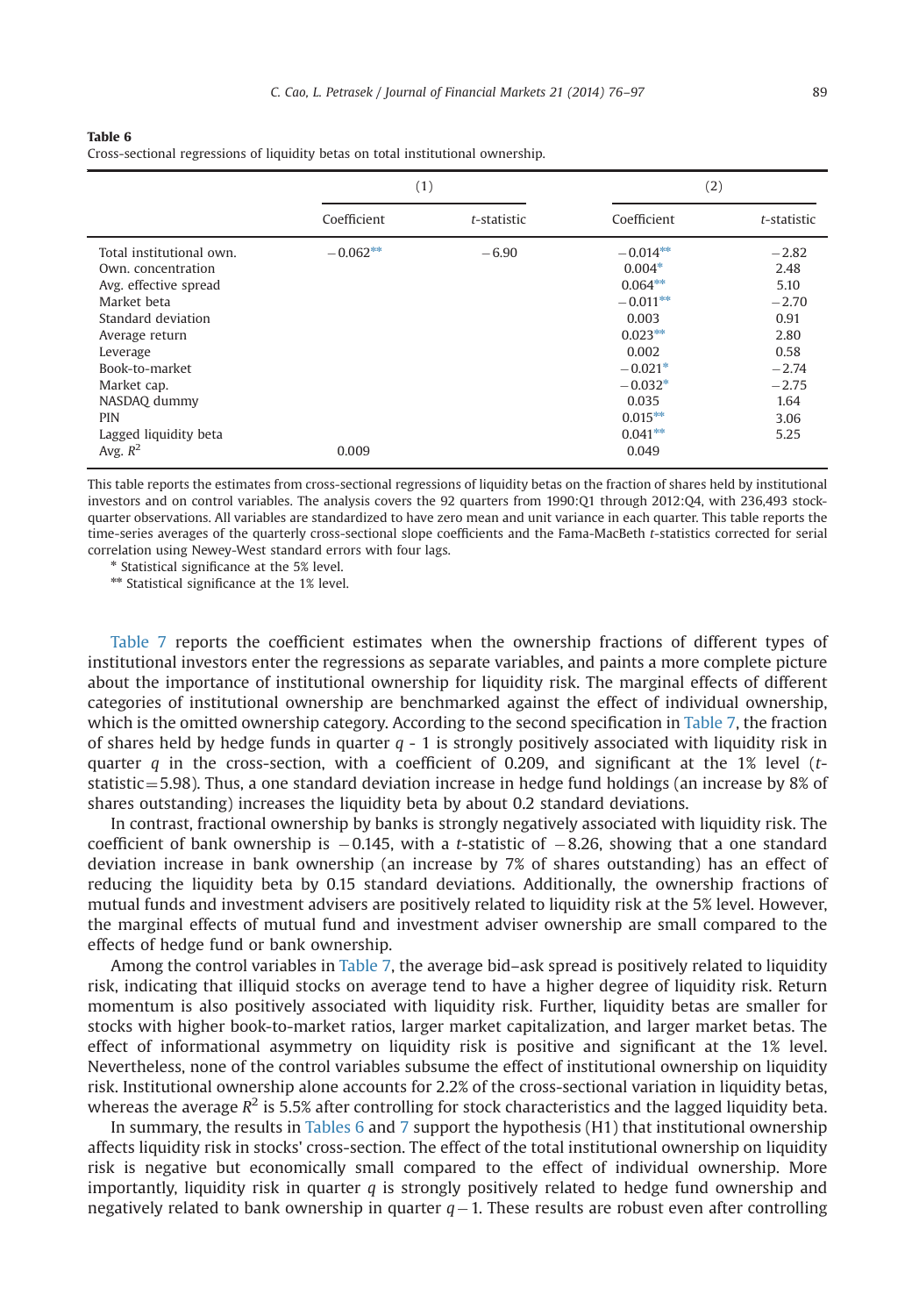|                                                                                                                                                                                                                                                                                      | (1)                                                                  | Panel A: Parameter estimates                           | (2)                                                                                                                                                                                                         |                                                                                                                                                        |
|--------------------------------------------------------------------------------------------------------------------------------------------------------------------------------------------------------------------------------------------------------------------------------------|----------------------------------------------------------------------|--------------------------------------------------------|-------------------------------------------------------------------------------------------------------------------------------------------------------------------------------------------------------------|--------------------------------------------------------------------------------------------------------------------------------------------------------|
|                                                                                                                                                                                                                                                                                      | Coefficient                                                          | t-statistic                                            | Coefficient                                                                                                                                                                                                 | t-statistic                                                                                                                                            |
| <b>Banks</b><br>Insurance companies<br>Mutual funds<br>Investment advisers<br>Hedge funds<br>Others<br>Own. concentration<br>Avg. effective spread<br>Market beta<br>Standard deviation<br>Average return<br>Leverage<br>Book-to-market<br>Market cap.<br>NASDAQ dummy<br><b>PIN</b> | $-0.275***$<br>$-0.025$<br>0.008<br>0.044<br>$0.235***$<br>$-0.096*$ | $-10.53$<br>$-1.10$<br>0.74<br>1.82<br>8.26<br>$-2.40$ | $-0.145***$<br>0.013<br>$0.021*$<br>$0.046*$<br>$0.209**$<br>$-0.039$<br>0.006<br>$0.061***$<br>$-0.012**$<br>0.002<br>$0.020**$<br>$-0.001$<br>$-0.018*$<br>$-0.022*$<br>0.016<br>$0.015***$<br>$0.035***$ | $-8.26$<br>0.68<br>2.14<br>2.45<br>5.98<br>$-1.05$<br>1.13<br>5.13<br>$-3.22$<br>0.62<br>2.65<br>$-0.27$<br>$-2.48$<br>$-2.24$<br>0.93<br>3.12<br>5.55 |
| Lagged liquidity beta<br>Avg. $R^2$                                                                                                                                                                                                                                                  | 0.022                                                                |                                                        | 0.055                                                                                                                                                                                                       |                                                                                                                                                        |

#### <span id="page-14-0"></span>Table 7

| Regressions of liquidity betas on ownership of different types of institutional investors. |  |  |  |
|--------------------------------------------------------------------------------------------|--|--|--|
|--------------------------------------------------------------------------------------------|--|--|--|

Panel B: Tests for differences between hedge funds and other institutional investors

|                                 | <b>Difference</b> | F-statistic | <i>p</i> -value |
|---------------------------------|-------------------|-------------|-----------------|
| Hedge funds-Banks               | 0.354             | 81.85       | < 0.01          |
| Hedge funds-Insurance companies | 0.196             | 24.33       | < 0.01          |
| Hedge funds-Mutual funds        | 0.188             | 26.88       | < 0.01          |
| Hedge funds-Investment advisers | 0.163             | 16.86       | < 0.01          |
| Hedge funds-Others              | 0.248             | 23.69       | < 0.01          |

This table reports the results from cross-sectional regressions of liquidity betas on the fraction of shares held by different types of institutional investors and on control variables. The analysis covers the 92 quarters from 1990:Q1 through 2012:Q4, with 236,493 stock-quarter observations. All variables are standardized to have zero mean and unit variance in each quarter. This table reports the time-series averages of the quarterly cross-sectional slope coefficients and the Fama-MacBeth t-statistics corrected for serial correlation using Newey-West standard errors with four lags. \* and \*\* indicate statistical significance at the 5% and 1% levels, respectively. Based on specification (2) in Panel A, Panel B provides an F-test for the hypothesis that hedge fund ownership has the same marginal effect on liquidity risk as ownership by other types of institutional investors.

for stock characteristics and taking into account ownership concentration, informational asymmetry, and liquidity risk in quarter  $q-1$ .

Thus, the evidence at both the portfolio and individual stock levels supports the hypothesis (H1) that institutional ownership has a differential effect on liquidity risk. Furthermore, there is evidence to support hypothesis (H2) that hedge fund ownership has an increasing effect on the liquidity risk of stocks. There is also some support for the hypothesis (H3) that greater mutual fund ownership leads to higher liquidity risk because of mutual fund herding and correlated trading. Liquidity betas significantly related to mutual fund ownership at the 5% level according to specification (2) in Table 7. The hypothesis (H4) that greater ownership by banks leads to lower liquidity risk of stocks is also supported by test results at the portfolio and firm levels.

The tests so far have benchmarked the effects of institutional ownership on liquidity risk against the effect of individual ownership (the omitted ownership category). Next, we compare the marginal effects of different types of institutions on liquidity risk against each other. Specifically, we test hypothesis H5 by examining whether the marginal effect of hedge fund ownership is greater than that for other types of institutional investors and report the results in Panel B of Table 7.

Based on the estimates of quarterly coefficients, the null hypothesis that the marginal effects are equal is rejected at any conventional level of significance. For instance, the F-statistic for testing the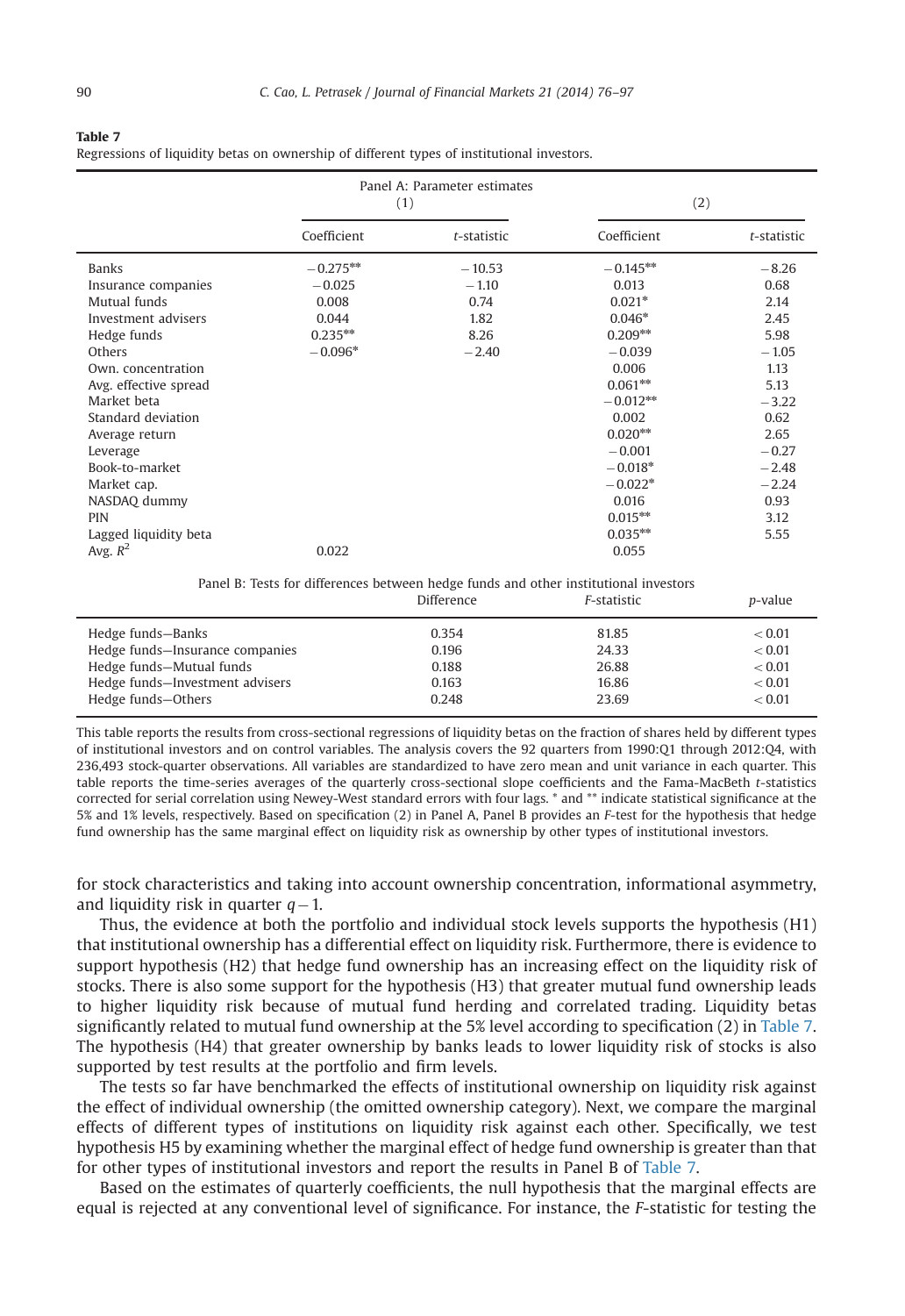difference between the coefficients on hedge fund and mutual fund ownership (0.209 vs. 0.021) is 26.88, significant at the 1% level. The difference between the coefficients of hedge funds and investment advisers (0.209 vs. 0.046) is also significant using the F-test. In pairwise comparisons, the null hypothesis that the marginal effect of hedge fund ownership equals the marginal effect of mutual fund (or banks, etc.) ownership is strongly rejected against the alternative hypothesis that the marginal effect of hedge funds is greater than that of mutual funds (or banks, etc.). Thus, the evidence supports hypothesis (H5) that hedge fund ownership increases liquidity risk more than ownership by other types of institutions.

As an alternative to [Fama-MacBeth \(1973\)](#page-21-0) regressions, we estimate pooled regressions with time fixed effects and standard errors clustered two-way by time and firm. The estimates and inferences are very similar to those from cross-sectional regressions. For brevity, these results are not reported but are available upon request.

## 4.3. Hedge fund leverage

Leverage plays a pivotal role as the transmitting mechanism for liquidity shocks in the model of [Brunnermeier and Pedersen \(2009\).](#page-21-0) However, not all hedge funds use leverage. We therefore proceed to separate levered from unlevered hedge funds and perform another test of the Brunnermeier-Pedersen model by examining the relation between liquidity risk and ownership by levered hedge funds.<sup>5</sup>

Several issues arise in separating the holdings of levered and unlevered hedge funds. First, holdings are reported at the hedge fund management company level, whereas leverage is a characteristic of individual hedge funds. We therefore collect information on the use of leverage at the fund level from the hedge fund databases that track such information, including TASS, HFR, BarclayHedge, CISDM, and Morningstar (in this order of preference), and aggregate the information to the management company level.<sup>6</sup> Specifically, in each year, we identify unique names of hedge funds from the five databases that pursue an equity-oriented strategy.<sup>7</sup> Hedge funds that pursue other strategies including fixed-income, macro, commodity, currency, emerging market or convertible arbitrage strategies are not considered because these funds do not typically hold U.S. equities. Fundsof-funds are also excluded because they do not directly hold stocks. Overall, from the five hedge fund databases, we identify 3,598 unique funds that are likely to invest in 13F stocks.

For each of the qualifying hedge funds, we obtain information on the use of leverage. In addition to leverage, we gather information on the funds' assets under management (AUM), initial lockup periods, and redemption notice periods (if available). For each management company in a given year, we then compute the percentage of AUM of funds that use leverage, and classify a management company as levered if the assets of funds that use leverage are greater than the assets of funds that do not use leverage.<sup>8, 9</sup> Otherwise, the management company is classified as unlevered in a given year.

Another issue is that leverage is reported to the databases at a single date, whereas hedge funds' decisions to use or not use leverage may change over time. We address this concern by using old vintages of the hedge fund databases that were downloaded at the time of the holdings report (if available) or after the holdings report. For example, our first download of the TASS database is from March 2007, and we use this download to classify the funds in TASS up to the end of 2007. From 2007 onward, we use more recent versions of the TASS database to classify hedge funds into one of the two leverage groups. We proceed in a similar way with funds identified from the other databases. Since we

<sup>5</sup> We are grateful to an anonymous referee who suggested these tests.

 $6$  [Joenväärä, Kosowski, and Tolonen \(2013\)](#page-21-0) show that there are qualitative and quantitative differences in conclusions about hedge fund performance and characteristics among hedge fund databases. We therefore combine information on hedge fund characteristics from several hedge fund databases.

 $^7$  The equity-based strategies are: long/short equity, equity hedge, event-driven, multi-strategy, equity market neutral, equity long bias, equity short bias, merger arbitrage, U.S. equity, sector equity, special situations, activist, and "other."

 $8\,$  When the AUM is missing, we assign equal weights to all funds.

<sup>&</sup>lt;sup>9</sup> As a robustness check, we also assign equal weights to all funds when calculating leverage at the management company level. The results are similar.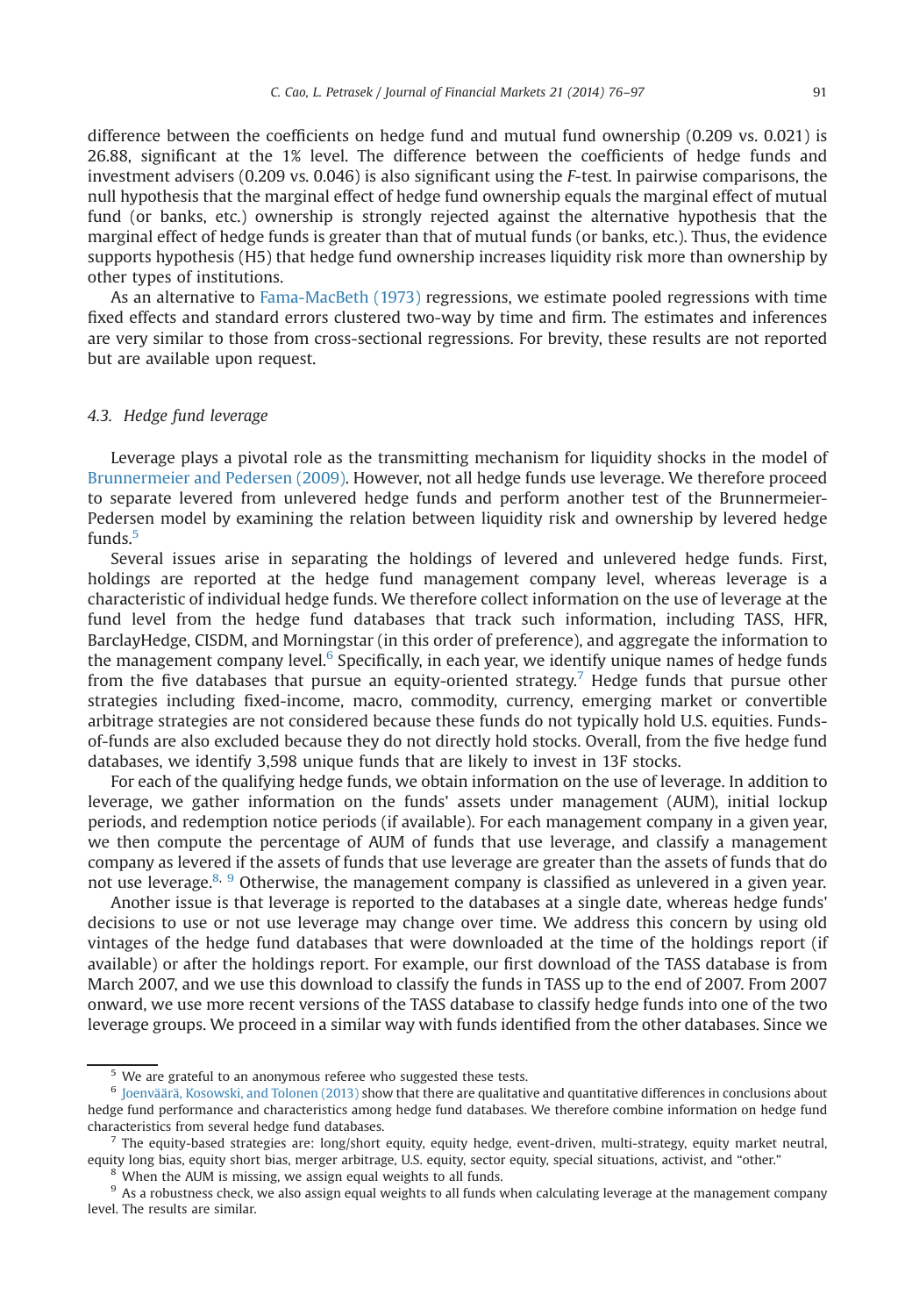| Variable                        | Levered company | Unlevered company | Difference   | t-statistic |
|---------------------------------|-----------------|-------------------|--------------|-------------|
| Ownership                       | 0.03            | 0.02              | $0.01***$    | 8.90        |
| Number of funds                 | 3.05            | 2.56              | $0.49*$      | 2.16        |
| Number of levered funds         | 2.62            | 0.47              | $2.15***$    | 13.65       |
| Number of unlevered funds       | 0.43            | 2.09              | $-1.66***$   | $-9.01$     |
| AUM (\$ millions)               | 716.32          | 487.73            | 228.59       | 1.73        |
| Levered AUM (\$ millions)       | 672.08          | 65.55             | 606.54**     | 5.79        |
| Unlevered AUM (\$ millions)     | 44.24           | 422.18            | $-377.94***$ | $-5.38$     |
| Initial lockup period (months)  | 4.39            | 3.40              | 0.99         | 1.50        |
| Redemption notice period (days) | 40.36           | 41.33             | $-0.97$      | $-0.65$     |
| Avg. number of HF companies     | 484             | 675               |              |             |

| Table 8                                                                   |  |  |
|---------------------------------------------------------------------------|--|--|
| Characteristics of levered and unlevered hedge fund management companies. |  |  |

This table reports the characteristics of levered and unlevered hedge fund management companies. A hedge fund company is classified as levered in a given year if the assets under management (AUM) of its equity-oriented funds that use leverage are greater than the AUM of its equity-oriented funds that do not use leverage. Otherwise, the company is classified as unlevered in a given year. The sample includes all management company-years for which information on leverage is reported in TASS, HFR, CISDM, BarclayHedge, or Morningstar database between 2001 and 2012. Ownership is the fraction of the outstanding shares that are held by all the hedge fund companies in the sample for the average sample stock. The remaining variables show the Number of hedge funds, the Number of levered (unlevered) hedge funds, total AUM, the AUM of Levered (Unlevered) hedge funds, the Initial lockup period, and the Redemption notice period for the average levered (unlevered) hedge fund company in the sample. The t-statistics are corrected for serial correlation using Newey-West standard errors with four lags. \* and \*\* indicate that the difference between levered and unlevered hedge fund companies is statistically significant at the 5% and 1% levels, respectively.

do not have any downloads of the hedge fund databases from the 1990s, we are not able to reliably distinguish between levered and unlevered hedge funds during the period from 1990 to 2000. We therefore limit the tests of hedge fund leverage to the more recent period from 2001 to 2012.

Table 8 reports the characteristics of levered and unlevered hedge fund management companies between 2001 and 2012. There are, on average, 484 levered hedge fund companies and 675 unlevered hedge fund companies in the typical sample year. The levered hedge fund companies hold on average about 3% of the outstanding shares for sample stocks between 2001 and 2012, whereas the unlevered hedge fund companies hold about  $2\%$  of the outstanding shares.<sup>10</sup> Thus, although the number of levered hedge fund companies in the sample is smaller than the number of unlevered hedge fund companies, the equity holdings of levered hedge fund companies for the average sample stock are significantly larger (t-statistic =  $8.90$ ) due to the effect of leverage and the larger size of levered hedge fund companies. We also note that the percentage of levered hedge fund companies and their share of total hedge fund holdings vary over the sample period. The share of levered hedge funds of total hedge fund holdings peaked at about 64% in mid-2007, and averaged about 56% between 2010 and 2012.

As Table 8 also shows, levered hedge fund companies on average manage 2.62 funds using leverage and 0.43 funds not using leverage, while unlevered companies manage 0.47 funds using leverage and 2.09 funds not using leverage. The hedge fund companies in the sample are typically large, with mean AUM of \$716 million (\$488 million) among levered (unlevered) companies. More than 90% of the assets of levered hedge fund hedge fund companies are managed by funds using leverage, while more than 85% of the assets of unlevered hedge fund firms are managed by funds not using leverage. Thus, even though hedge fund ownership is measured at the company level, it accurately reflects the variation in leverage among individual hedge funds. Finally, the initial lockup period and the redemption notice period are not significantly different among levered and unlevered hedge fund firms.

<sup>&</sup>lt;sup>10</sup> Hedge fund companies that cannot be accurately classified—either because the companies cannot be matched to any of the five hedge fund databases, or because their funds do not report leverage—hold an additional 2% of the outstanding shares between 2001 and 2012.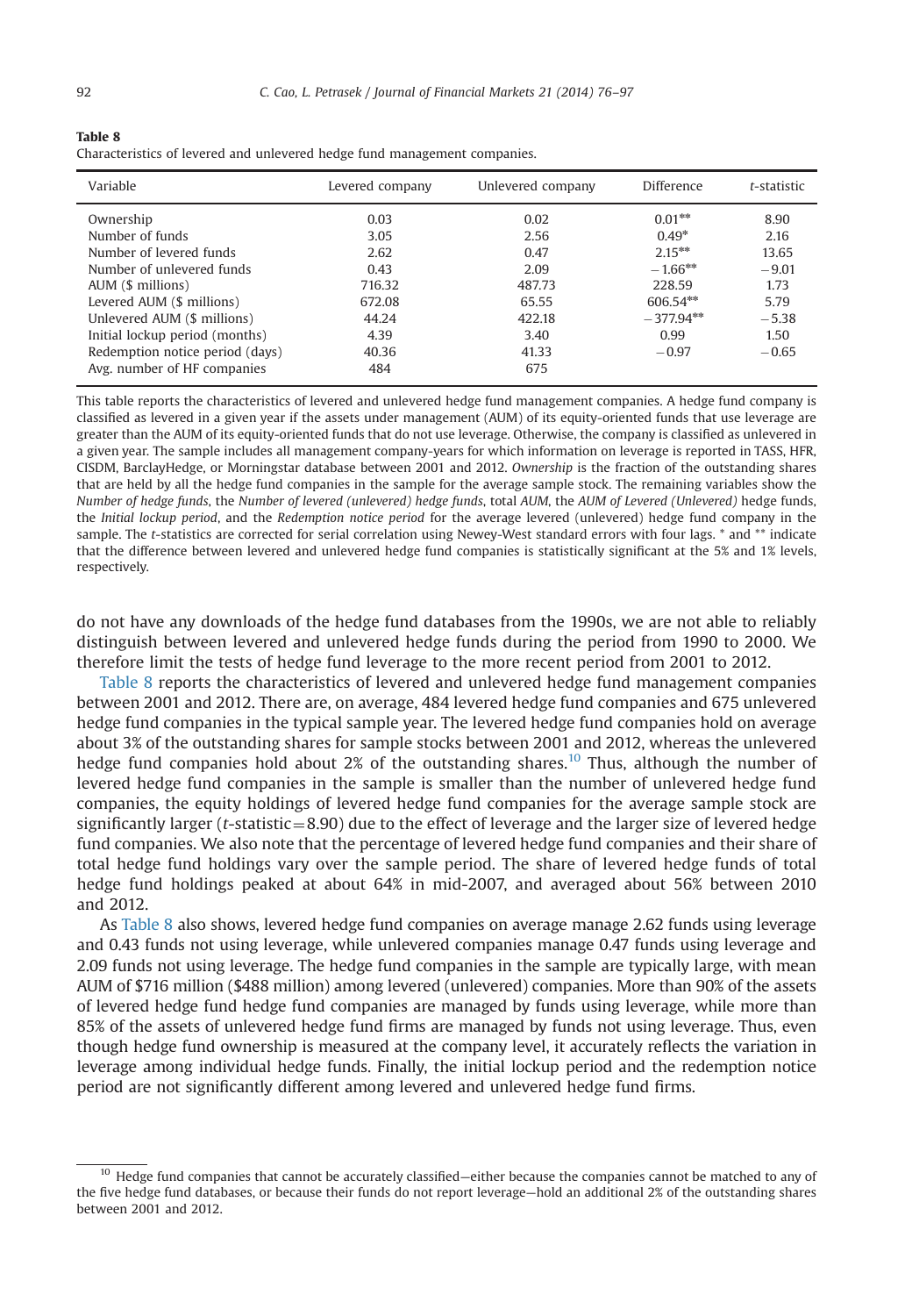<span id="page-17-0"></span>

|  | $\sim$ |
|--|--------|
|--|--------|

Regressions of liquidity betas on levered and unlevered hedge fund ownership.

| Panel A: Parameter estimates<br>(1)                                                          |             | (2)         |                 |  |  |
|----------------------------------------------------------------------------------------------|-------------|-------------|-----------------|--|--|
| Coefficient                                                                                  | t-statistic | Coefficient | t-statistic     |  |  |
| $-0.239**$                                                                                   | $-6.28$     | $-0.162***$ | $-5.92$         |  |  |
| 0.039                                                                                        | 1.63        | $0.059*$    | 2.50            |  |  |
| 0.008                                                                                        | 0.96        | $0.023*$    | 2.77            |  |  |
| 0.002                                                                                        | 0.06        | 0.039       | 1.36            |  |  |
| $0.590**$                                                                                    | 8.84        | $0.586**$   | 7.50            |  |  |
| 0.026                                                                                        | 0.81        | 0.112       | 1.38            |  |  |
| 0.023                                                                                        | 0.64        | 0.063       | 1.61            |  |  |
| N <sub>O</sub>                                                                               |             | <b>YES</b>  |                 |  |  |
| 0.017                                                                                        |             | 0.042       |                 |  |  |
| Panel B: Tests for differences between levered hedge funds and other institutional investors |             |             |                 |  |  |
|                                                                                              |             | F-statistic | <i>p</i> -value |  |  |
|                                                                                              |             | Difference  |                 |  |  |

| Levered HF-Banks               | 0.648 | 81.57 | < 0.01 |
|--------------------------------|-------|-------|--------|
| Levered HF-Insurance companies | 0.527 | 41.65 | < 0.01 |
| Levered HF-Mutual funds        | 0.563 | 51.36 | < 0.01 |
| Levered HF-Investment advisers | 0.547 | 43.26 | < 0.01 |
| Levered HF-Unlevered HF        | 0.474 | 17.68 | < 0.01 |
| Levered HF-Others              | 0.523 | 35.77 | < 0.01 |
|                                |       |       |        |

This table reports the results from cross-sectional regressions of liquidity betas on the fraction of shares held by different types of institutional investors, including levered and unlevered hedge funds, and on other control variables. The analysis covers the 48 quarters from 2001:Q1 through:2012:Q4, with 160,028 stock-quarter observations. All variables are standardized to have zero mean and unit variance in each quarter. Control variables are the same as in [Table 6](#page-13-0). Reported are the time-series averages of the quarterly cross-sectional slope coefficients and the Fama-MacBeth t-statistics corrected for serial correlation using Newey-West standard errors with four lags. \* and \*\* indicate statistical significance at the 5% and 1% levels, respectively. Based on specification (2) in Panel A, Panel B provides an F-test for the hypothesis that hedge fund ownership has the same marginal effect on liquidity risk as unlevered ownership and ownership by other types of institutional investors.

Using the data on equity ownership of levered and unlevered hedge fund firms, we examine the importance of hedge fund leverage for liquidity risk in the cross-section of stocks. Table 9 provides the results of cross-sectional regressions of liquidity betas on ownership variables, where hedge fund ownership is divided between levered and unlevered managers. The unclassified hedge fund holdings, which account for about 2% of the outstanding shares on average, are added to the unlevered hedge fund holdings for this test.<sup>11</sup> As shown in column (2) of Table 9, levered hedge fund ownership is positively and significantly related to liquidity risk in the cross-section, whereas unlevered hedge fund ownership is not significantly related to liquidity risk after controlling for levered hedge fund ownership. The coefficient on levered hedge fund ownership is 0.59, with a t-statistic of 7.50, but the coefficient on unlevered hedge fund ownership is insignificant. Thus, unlevered hedge fund ownership provides no additional information about the cross-section of liquidity risk over that provided by levered hedge fund ownership. In Panel B of Table 9, we show that the coefficient of levered hedge fund ownership is significantly larger than that of unlevered hedge fund ownership or ownership by other types of institutions.

Although unlevered hedge fund ownership is insignificant in Table 9, further tests indicate that its lack of significance is partly explained by the collinearity between levered and unlevered hedge fund ownership. If levered hedge fund ownership is excluded from the regression, the coefficient on unlevered hedge fund ownership remains positive and statistically significant. Furthermore, the variance inflation factor (VIF) for unlevered hedge fund ownership increases from 1.8 to 36.6 if levered

<sup>&</sup>lt;sup>11</sup> The results are not sensitive to this choice.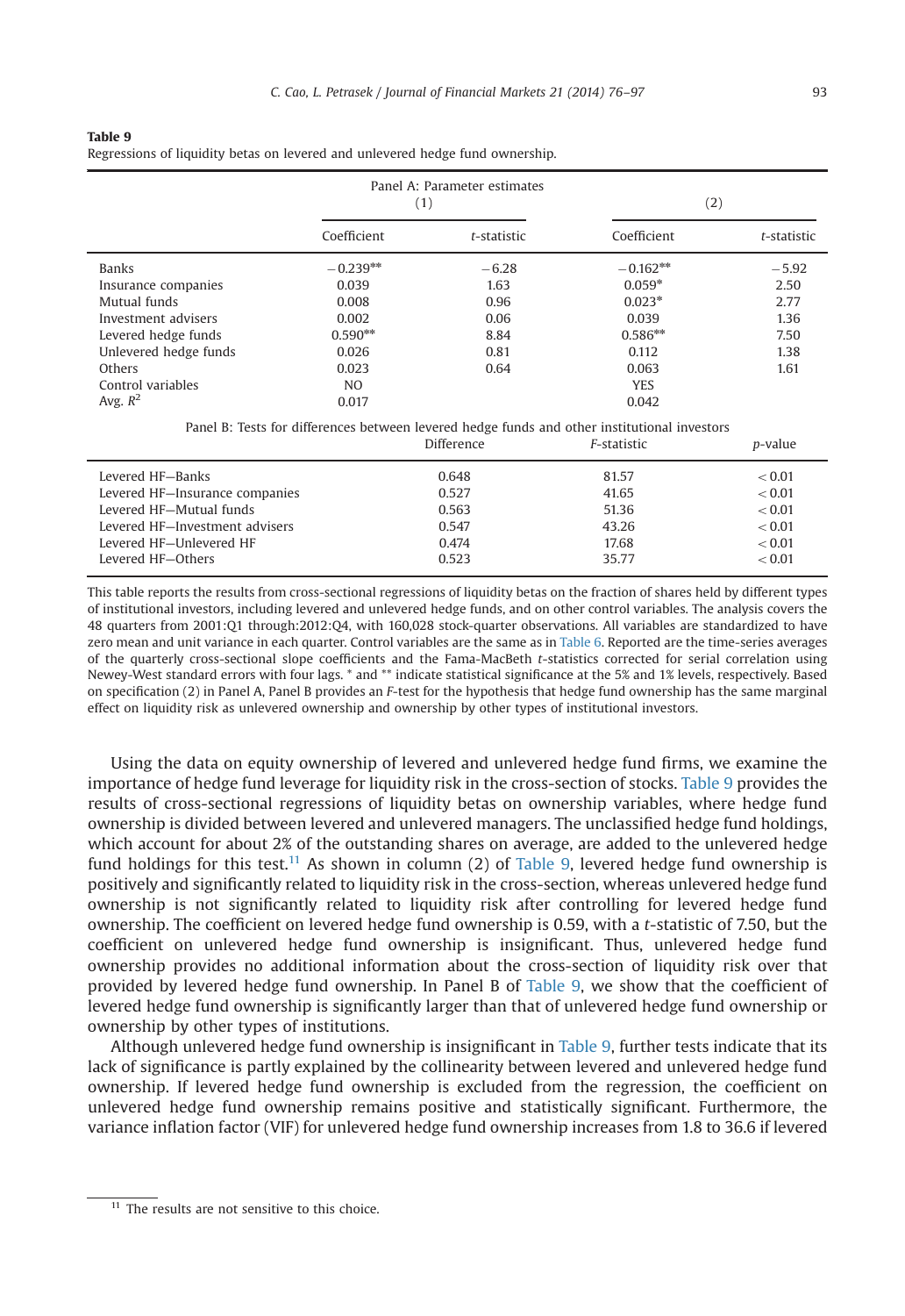<span id="page-18-0"></span>hedge fund analysis is also included among the explanatory variables, indicating a high degree of collinearity between the two variables.

To examine the robustness of the estimates reported in [Table 9,](#page-17-0) we orthogonalize levered hedge fund ownership by regressing it first against unlevered hedge fund ownership and use the residuals from this regression as an explanatory variable. We find that both levered and unlevered ownership is significantly positively related to liquidity risk in this test. On the other hand, if we orthogonalize unlevered hedge fund ownership first by regressing it against levered hedge fund ownership, we find that the orthogonalized unlevered hedge fund ownership is not significantly related to liquidity risk. These regressions (not reported for brevity) confirm the robustness of the coefficients reported in [Table 9](#page-17-0) with respect to levered hedge fund ownership, and show that unlevered hedge fund ownership provides no information about liquidity risk beyond that conveyed by levered hedge fund ownership. Taken together, these findings provide further evidence that hedge fund leverage increases the liquidity risk of stocks that hedge funds own.

#### 5. Robustness analysis

## 5.1. The endogeneity of institutional ownership

The tests reported above show that liquidity risk is strongly related to hedge fund and bank ownership, and the ownership effect remains economically and statistically significant even after controlling for the tendency of hedge funds to choose riskier investments than banks or mutual funds. We interpret the evidence as supporting the hypothesis (H1) that institutional ownership affects the liquidity risk of stocks. In this section, we test whether the results can be also explained by the endogeneity of institutional ownership.

Hedge funds could, for example, invest in stocks with high liquidity risk to earn the liquidity risk premium documented by [Pastor and Stambaugh \(2003\).](#page-21-0) To understand whether this mechanism can explain the findings, we examine the liquidity betas in quarter  $q$  of 25 portfolios independently sorted into quintiles based on liquidity risk in quarter  $q-1$  (the lagged liquidity beta) and their hedge fund or bank ownership. The estimated liquidity betas for the 25 portfolios sorted by hedge fund (bank) ownership and past liquidity risk are reported in Panel A (Panel B) of [Table 10.](#page-19-0) Past liquidity risk is positively related to the current liquidity betas, showing that there is some persistence in liquidity risk. However, the effect of institutional ownership is not subsumed by past liquidity risk. As Panel C of [Table 10](#page-19-0) reports, the effect of hedge fund and bank ownership remains highly significant when portfolio liquidity betas are regressed against the institutional ownership of each portfolio and its past liquidity risk. These results show that hedge fund and bank holdings provide information about liquidity risk in quarter q beyond that conveyed by liquidity risk in quarter  $q-1$ , suggesting that institutional preferences for stocks with different sensitivities to aggregate liquidity cannot be used to explain our findings.

#### 5.2. Alternative measures of market liquidity

Our analysis of the relationship between liquidity risk and institutional holdings so far has relied on the effective bid–ask spread as a measure of aggregate market liquidity. However, other liquidity measures have been proposed to capture the different dimensions of liquidity. To address the concern that the results may be sensitive to the choice of a liquidity measure, we use the quoted bid–ask spread and the Amihud illiquidity measure as alternative liquidity measures to estimate liquidity betas and re-examine the cross-sectional relation between liquidity betas and institutional ownership using Eq.  $(2)$ .

The results relying on the alternative measures (not shown for brevity) are consistent with those based on the other liquidity measures. Hedge fund ownership continues to have the greatest positive effect on liquidity betas, and bank ownership the greatest negative impact. Although the effect of mutual fund ownership is also positive and significant at the 5% level when liquidity betas are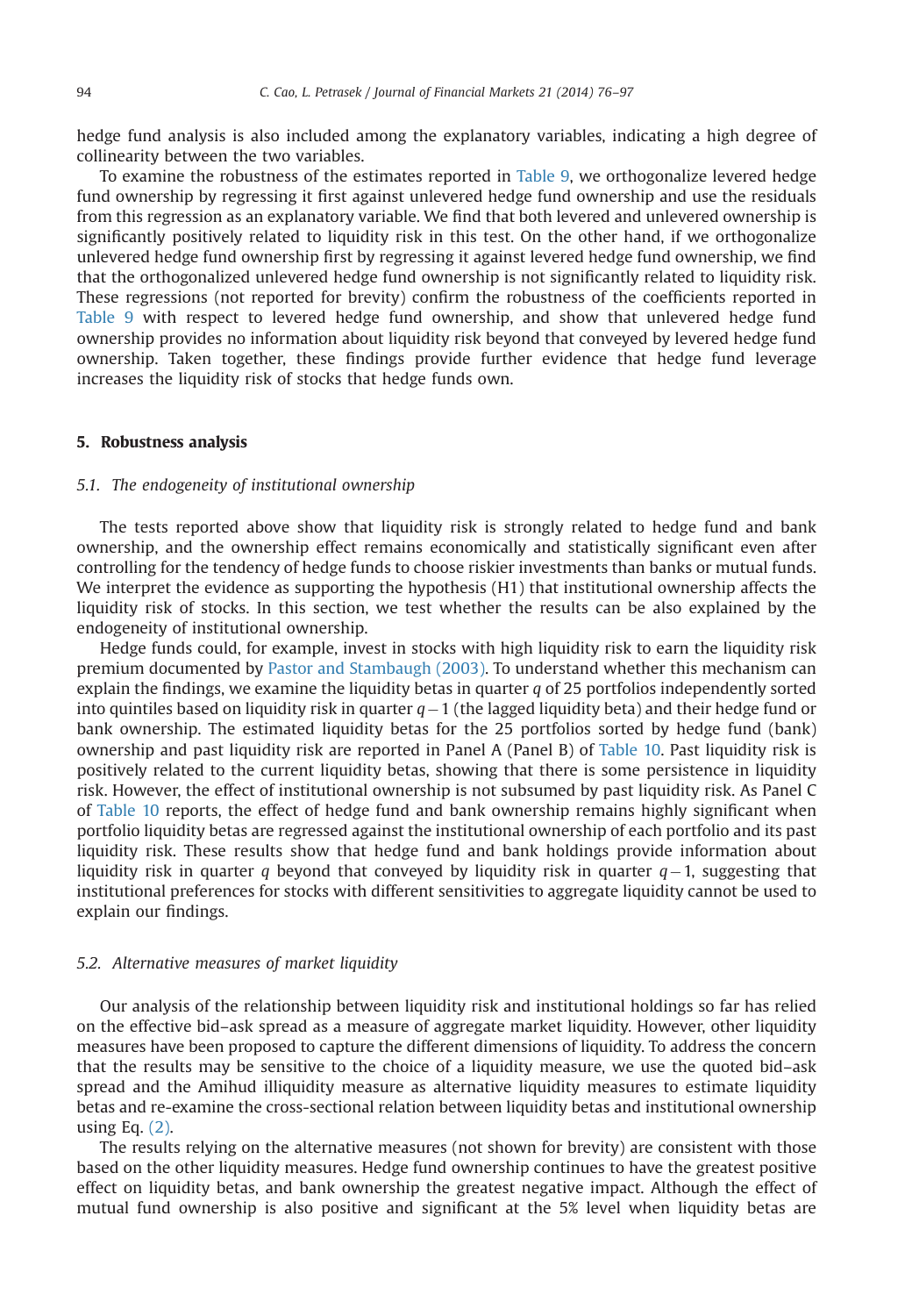|                                                                                                                             | Own-1 $(low)$                                                                                            | $Own-2$ | $Own-3$                                                         | $Own-4$ | Own-5 (high) |  |
|-----------------------------------------------------------------------------------------------------------------------------|----------------------------------------------------------------------------------------------------------|---------|-----------------------------------------------------------------|---------|--------------|--|
|                                                                                                                             |                                                                                                          |         | Panel A: Sorted by hedge fund ownership and past liquidity risk |         |              |  |
| Risk-1 (Low)                                                                                                                | $-0.01$                                                                                                  | 0.01    | 0.02                                                            | 0.04    | 0.08         |  |
|                                                                                                                             | $(-1.02)$                                                                                                | (1.01)  | (2.54)                                                          | (3.61)  | (5.04)       |  |
| Risk-2                                                                                                                      | $-0.01$                                                                                                  | 0.01    | 0.04                                                            | 0.05    | 0.08         |  |
|                                                                                                                             | $(-0.67)$                                                                                                | (1.63)  | (3.02)                                                          | (3.73)  | (6.98)       |  |
| Risk-3                                                                                                                      | $-0.01$                                                                                                  | 0.03    | 0.03                                                            | 0.05    | 0.08         |  |
|                                                                                                                             | $(-0.61)$                                                                                                | (2.21)  | (2.90)                                                          | (3.94)  | (5.67)       |  |
| Risk-4                                                                                                                      | 0.01                                                                                                     | 0.02    | 0.02                                                            | 0.06    | 0.09         |  |
|                                                                                                                             | (0.79)                                                                                                   | (2.03)  | (2.62)                                                          | (4.53)  | (7.11)       |  |
| Risk-5 (High)                                                                                                               | 0.05                                                                                                     | 0.03    | 0.04                                                            | 0.07    | 0.11         |  |
|                                                                                                                             | (2.99)                                                                                                   | (2.36)  | (3.70)                                                          | (5.34)  | (7.63)       |  |
|                                                                                                                             |                                                                                                          |         | Panel B: Sorted by bank ownership and past liquidity risk       |         |              |  |
| Risk-1 (Low)                                                                                                                | 0.06                                                                                                     | 0.01    | 0.01                                                            | 0.01    | $-0.02$      |  |
|                                                                                                                             | (6.72)                                                                                                   | (2.98)  | (1.26)                                                          | (0.25)  | $(-2.33)$    |  |
| Risk-2                                                                                                                      | 0.10                                                                                                     | 0.04    | 0.02                                                            | 0.01    | $-0.02$      |  |
|                                                                                                                             | (8.77)                                                                                                   | (3.15)  | (1.58)                                                          | (0.18)  | $(-1.36)$    |  |
| Risk-3                                                                                                                      | 0.15                                                                                                     | 0.05    | 0.03                                                            | 0.01    | $-0.02$      |  |
|                                                                                                                             | (9.38)                                                                                                   | (3.41)  | (2.00)                                                          | (0.10)  | $(-1.88)$    |  |
| Risk-4                                                                                                                      | 0.17                                                                                                     | 0.05    | 0.02                                                            | 0.01    | $-0.01$      |  |
|                                                                                                                             | (9.82)                                                                                                   | (3.55)  | (1.72)                                                          | (0.02)  | $(-1.34)$    |  |
| Risk-5 (High)                                                                                                               | 0.17                                                                                                     | 0.09    | 0.07                                                            | 0.05    | $-0.01$      |  |
|                                                                                                                             | (9.88)                                                                                                   | (3.86)  | (2.31)                                                          | (1.14)  | $(-0.98)$    |  |
|                                                                                                                             | Panel C: Regressions of portfolio liquidity betas on hedge fund (bank) ownership and past liquidity risk |         |                                                                 |         |              |  |
|                                                                                                                             |                                                                                                          |         | (1)                                                             |         | (2)          |  |
| Hedge fund ownership                                                                                                        |                                                                                                          |         | $0.35***$                                                       |         |              |  |
|                                                                                                                             |                                                                                                          | (9.45)  |                                                                 |         |              |  |
| Bank ownership                                                                                                              |                                                                                                          |         |                                                                 |         | $-0.46**$    |  |
|                                                                                                                             |                                                                                                          |         |                                                                 |         | $(-4.08)$    |  |
| Past liquidity risk                                                                                                         |                                                                                                          |         | $0.12***$<br>$0.23*$                                            |         |              |  |
|                                                                                                                             |                                                                                                          | (3.81)  |                                                                 |         | (2.34)       |  |
| Intercept                                                                                                                   |                                                                                                          |         | $-0.02$                                                         |         | $-0.02$      |  |
|                                                                                                                             |                                                                                                          |         | $(-1.99)$                                                       |         | $(-0.42)$    |  |
| This table shows liquidity betas for 25 portfolios independently sorted into quintiles based on hedge fund (Panel A) or ban |                                                                                                          |         |                                                                 |         |              |  |

<span id="page-19-0"></span>Table 10 Liquidity betas for 25 portfolios sorted by hedge fund (bank) ownership and past liquidity risk.

orted into quintiles based on hedge fund (Panel A) or bank (Panel B) ownership and past liquidity risk. Past liquidity risk of each stock is measured by the lagged liquidity beta. Stocks are sorted into portfolios in each quarter and liquidity betas are estimated over the subsequent quarter by regressing daily equally weighted portfolio returns against innovations in market liquidity (measured by the proportional effective bid–ask spread) while controlling for market returns. The sample period covers the 92 quarters from January 1990 through December 2012. The t-statistics in parentheses below liquidity betas are computed using Newey-West standard errors with eight lags. Ownership portfolio 1 (5) contains stocks in the lowest (highest) hedge fund or bank ownership quintile. Risk portfolio 1 (5) contains stocks in the lowest (highest) past liquidity risk quintile. Panel C reports the slope coefficients and the associated t-statistics from regressions of portfolio liquidity betas against hedge fund or bank ownership and past liquidity risk.

\* Statistical significance at the 5% level.

\*\* Statistical significance at the 1% level.

estimated with respect to the Amihud illiquidity measure, the marginal effect of hedge fund ownership is significantly larger than the marginal effect of mutual fund ownership.

## 5.3. Sub-sample analysis

To check whether the findings are robust over time, we examine the effects of institutional ownership on liquidity risk over two sub-sample periods: 1990–2000 and 2001–2012. The first subperiod is characterized by low hedge fund ownership (1–2%) and gradually increasing ownership by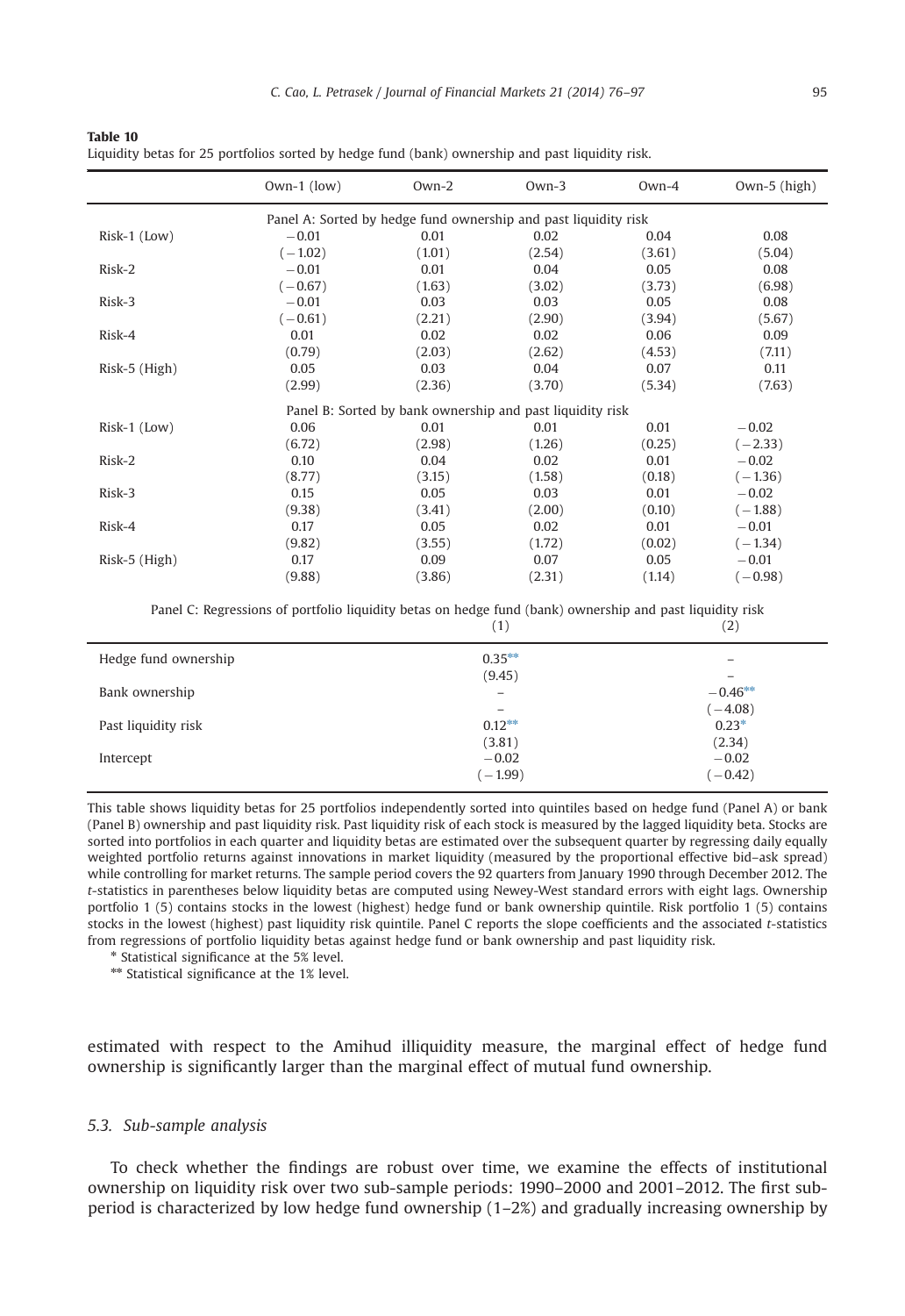<span id="page-20-0"></span>mutual funds. During the second sub-period, we witness an explosive growth in hedge fund holdings. Hedge funds exercise discretionary control of 8.9% of publically traded stocks during 2010–2012, whereas bank ownership remains nearly unchanged.

The results (not tabulated) reveal that hedge fund and bank ownership is significantly related to liquidity risk during both sub-periods. The effect of hedge fund ownership on liquidity risk doubles during 2001–2012 (0.255 vs. 0.109) as hedge fund ownership becomes widespread. The test for the difference between the two sub-periods shows that the marginal effect of hedge funds on liquidity risk is significantly larger in recent years (2001–2012) than in early years (1990–2000), which indicates that increased use of leverage or capacity constraints may have amplified the effect of hedge funds in recent years. In contrast, the effect of mutual fund or bank ownership does not significantly differ between the two sub-periods.

We also use the short interest data, which are available for the second sub-period, to examine whether the association between liquidity risk and institutional ownership might be explained by higher short interest ratios for stocks held by institutional investors. We find that the coefficient estimates on hedge fund and bank ownership are almost unchanged after controlling for the short interest ratio. The coefficient on the short interest ratio is negative but insignificant in a multivariate regression that includes the entire set of control variables. Thus, differences in short interest cannot be used to explain the relation between liquidity risk and hedge fund or bank ownership.

## 6. Conclusion

Although researchers recognize the importance of liquidity risk for asset prices, an important and yet unanswered question is why some stocks are more exposed to fluctuations in market liquidity than others. In this paper, we examine whether institutional ownership affects the liquidity risk of stocks. In particular, we use a detailed ownership dataset to answer the following questions: (1) What is the effect of institutional ownership on the liquidity risk of stocks in the cross-section? (2) Does the effect of hedge fund ownership on stock liquidity risk differ from the effects of ownership by other types of institutional investors, such as mutual funds and banks? (3) Is the effect of hedge fund ownership on liquidity risk related to hedge funds' use of leverage? These questions are important for academics, policy makers, and institutional investors, as well as individual investors.

The empirical results support the hypothesis that institutional ownership affects the liquidity risk of stocks differently than individual ownership. Stocks that are held by institutions on average have lower liquidity risk than stocks that are held by individual investors during the period from 1990 to 2012. This finding supports the theory of [Baker and Stein \(2004\)](#page-21-0) that market liquidity is in part driven by individual investor sentiment. However, we also find that different types of institutional investors affect liquidity risk in opposite directions. In particular, there is a significant and positive relationship between hedge fund ownership in quarter  $q - 1$  and the liquidity risk of stocks in quarter q. Stocks in which hedge funds are marginal investors have returns that are more sensitive to changes in aggregate liquidity than stocks held by individuals, in particular if the hedge funds use leverage. Furthermore, hedge fund ownership has a significantly larger effect on liquidity risk than mutual fund ownership or ownership by other types of institutional investors. These findings support the model of [Brunnermeier and Pedersen \(2009\),](#page-21-0) in which adverse liquidity shocks force levered institutions such as hedge funds to reduce their leverage by selling off assets, leading to declining asset prices and liquidity spirals.

In contrast, stocks in which commercial banks are marginal investors tend to be less exposed to market liquidity fluctuations. We find a significant and negative relationship between bank ownership in quarter  $q - 1$  and the liquidity risk of stocks in quarter q. This result provides supporting evidence for the hypothesis of [Gatev and Strahan \(2006\)](#page-21-0) that banks have a unique ability to hedge against market-wide liquidity shocks. Finally, mutual fund ownership is significantly related to liquidity in several specifications. Thus, there is some evidence to support the hypothesis that herding and correlated trading by mutual fund managers lead to an increase in the liquidity risk of stocks.

This study contributes to our understanding of the relationship between liquidity risk and institutional ownership in general and between liquidity risk and ownership by hedge funds in